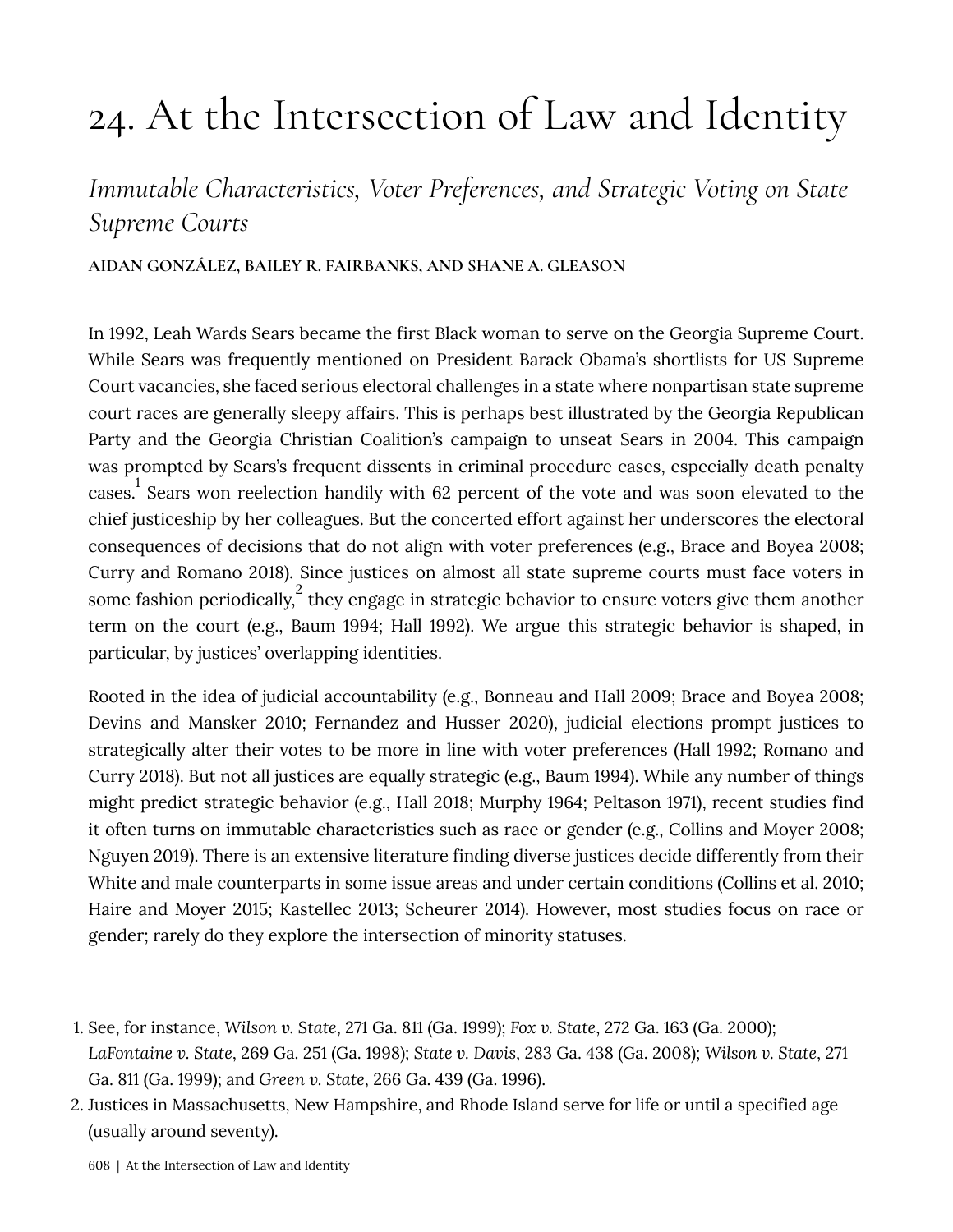When existing studies examine female judges they typically mean White women; when they look at Black judges, they usually explore Black men. This is problematic, as a number of studies note overlapping identities create altogether different patterns of behavior (e.g., Crenshaw 1989, 1991; Dowe 2020; Szmer et al. 2015). Ultimately, one of the most fundamental questions in judicial behavior is how a justice's characteristics shape her behavior. If scholars are to answer that question, it is imperative to account for how intersecting identities contribute to voting on state supreme courts.

In this chapter, we explore whether intersectional justices strategically alter their decisionmaking calculus in election years to account for voter preferences. In doing so, we draw on classic studies of state supreme court justice decision-making which find strategic behavior increases as elections approach (Hall 1992) and literature stressing minority candidates are more strategic and sophisticated than their less diverse counterparts (e.g., Milyo and Schosberg 2000; Nguyen 2019) because of their lived experiences (Anzia and Berry 2011; Fox and Lawless 2005). We test our expectations by analyzing all nonunanimous criminal procedure cases from twelve state supreme courts from 1995 to 2005. We draw on a number of datasets (Fairbanks 2020; Windett and Hall 2013) supplemented with original data collection on election proximity for all 109 justices who served in this time period. We find support for our expectations. Our chapter proceeds in several parts. First, we detail our theoretical expectations. We then overview our data and operationalization. We subsequently present our results. We then discuss our findings in the broader context of the judicial politics literature and acknowledge the limitations of this study. We close with suggestions for future scholars who might build on our study.

#### Strategic Behavior, Election Proximity, and Justice Identity

Many factors go into judicial decision-making, not the least of which is public preferences. Even federal judges, shielded by life tenure, consider public preferences for the purposes of implementation (Fix et al. 2017; Johnson and Canon 1984), institutional legitimacy (Badas 2019; Christenson and Glick 2019), or the quality of their daily lives (Peltason 1971). Importantly, while the public can critique or ignore the decisions of federal judges (e.g., Dolbeare and Hammond 1971), they cannot actually harm the judge's continued tenure. This is not the case for state supreme court justices who must routinely face voters to secure another term. The precise electoral mechanism varies from state to state. Some justices face voters in competitive (non)partisan elections. In those using the Missouri Plan, voters answer a yes/no question on the ballot about whether the justice should get another term. In a handful of states, the state senate votes on whether the justice should remain on the bench (Goelzhauser 2018). If we accept that elected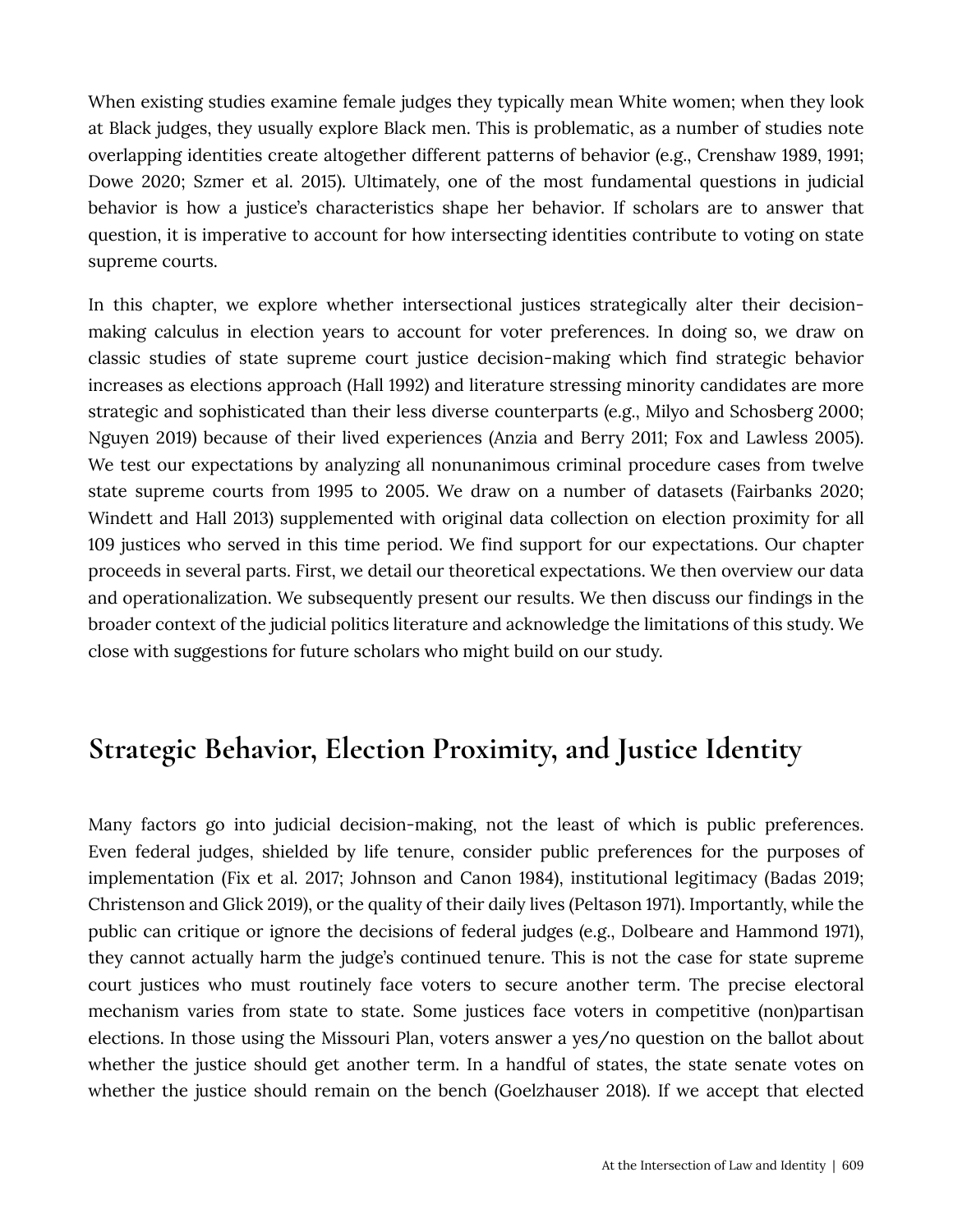officials would like to remain in office (Mayhew 1974), justices must pay attention to voters and their preferences (e.g., Fernandez and Husser 2020; Curry and Romano 2018).

Work on state supreme court decision-making repeatedly finds justices strategically alter their decision-making calculus in high profile cases as elections approach (see for instance: Brace and Boyea 2008; Hall 1992). This work finds much of its genesis in a 1992 study by Melinda Gann Hall; there Hall notes justices are more likely to vote to uphold death sentences in election years. While this may deviate from a justice's sincere preference, she must take care to ensure her decisions are in line with the voters, even if this deviates from personal preferences (Brace and Boyea 2008). The role of an impending election on strategic voting behavior is further underscored by another study examining judicial behavior in death penalty cases when all electoral restraints are removed.

Many states have mandatory retirement ages for their judges. Thus a subset of judges is (re)elected but face no future electoral pressures to consider voter preferences because their age precludes them from seeking another term. Hall (2014) finds these terminal-term justices vote more liberally in death penalty cases than similarly situated justices who are eligible for reelection. In tandem with Hall (1992), this provides strong evidence that justices strategically consider voter preferences as elections approach. But it is important to recall that justices vary in the extent of their strategic behavior (Baum 1994). Research on candidate emergence and campaigning, in judicial races and beyond, finds diverse candidates are often more strategic than their White and male colleagues (Fox and Lawless 2005; Milyo and Schosberg 2000; Nguyen 2019).

In order to face reelection, one must first ascend to the bench. Despite evidence voters prefer diverse justices (Arrington 2018) and do not electorally punish members of minority groups in some instances (Gill and Eugenis 2019), women are more risk-averse when deciding to run for office (Fox and Lawless 2005; Lazarus and Steigerwalt 2018). Indeed, women typically only commit to a race when they are well qualified (Milyo and Schosberg 2000; Nguyen 2019). This hesitancy to run helps explain why many diverse jurists initially take the bench through appointment (Bratton and Spill 2002; Goelzhauser 2020). But even if a justice is initially appointed, she must soon face the voters to continue her tenure. In anticipation of that and subsequent elections, she will likely engage in strategic behavior.

It is, of course, important for us to note that not all members of a given group have the exact same experience; nor is any group monolithic. Ruth Bader Ginsburg and Amy Coney Barrett are both women but have very different views on the law. Likewise, Thurgood Marshall and Clarence Thomas, the only two African Americans to serve on the US Supreme Court, are ideologically distant from each other. However, the fact remains, immutable characteristics contribute to unique experiences that may prompt a different way of looking at the world than one who has not lived that life (e.g., Boyd 2016; Norgren 2018).

Female state supreme court candidates are, on average, more strategic than their male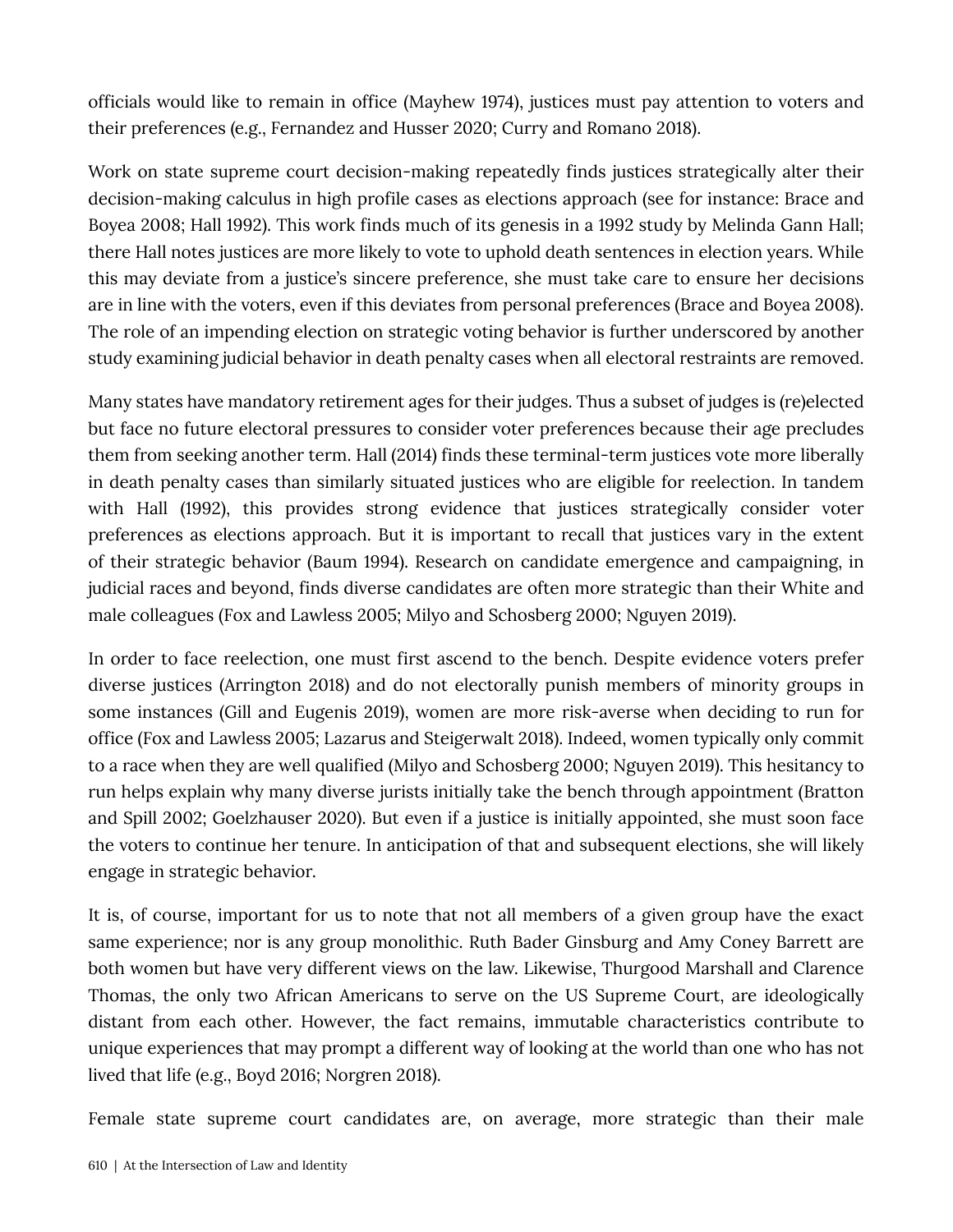counterparts (Nguyen 2019). This can be partially attributed to the Jackie (Jill) Robinson Effect (Anzia and Berry 2011). Briefly, diverse officeholders, much like Jackie Robinson when he joined the Brooklyn Dodgers in 1947, have to be twice as good to be considered half as good. To this end, female state supreme court justices are more likely to receive discretionary citations from their peers on other courts (Gleason et al. 2020). In the current context, women and racial minorities are more strategic and should be more inclined to think about how their decisions could impact their fortunes on election day. But questions remain about women who are also racial minorities. Existing research suggests overlapping minority statuses should make these intersectional justices even more strategic.

#### Intersectionality and Strategic Decision-Making

The scholarship on diversity in judicial decision-making usually looks at women or racial minorities (see, for instance, Boyd et al. 2010; Haire and Moyer 2015; Kastellec 2013; Walker and Barrow 1985). However, what of jurists like Justice Sears who are both female and a racial minority? To this end, Crenshaw (1989) introduces the concept of intersectionality, which occurs when an individual has multiple intersecting minority statuses.<sup>3</sup> Intersectional identities create experiences that cannot be fully captured by just one minority status. Crenshaw (1991) examines the experiences of a Black woman pursuing employment discrimination litigation in the 1980s. At the time, the law allowed for discrimination claims on the basis of gender or race, but not both simultaneously. While there have been gains in recent years, intersectional discrimination claims remain "complex" and complicated by both structural and ideological factors (Mayeri 2015). This makes it difficult to impossible for a Black woman to fully articulate her experience at the intersection of two minority identities. Importantly for our purposes, Crenshaw's (1991) example plays out repeatedly in a growing body of work on intersectional judges.

In the last fifteen years, the number of intersectional judges on state supreme courts has grown rapidly, but they still make up a small percentage of the bench (Goelzhauser 2020). Against this backdrop, there are a small but growing number of studies looking at intersectionality in the legal profession broadly and the judiciary specifically. These studies generally find intersectional identities lead to distinct patterns of strategic behavior. Intersectional attorneys have higher levels of perceived discrimination (Collins et al. 2017), which necessarily results in a more difficult path to the bench. However, after intersectional lawyers ascend to the state trial court bench, they

3. While the potential number of intersectional identities is boundless, we focus here on one of the most common types of intersectional identities, race and gender.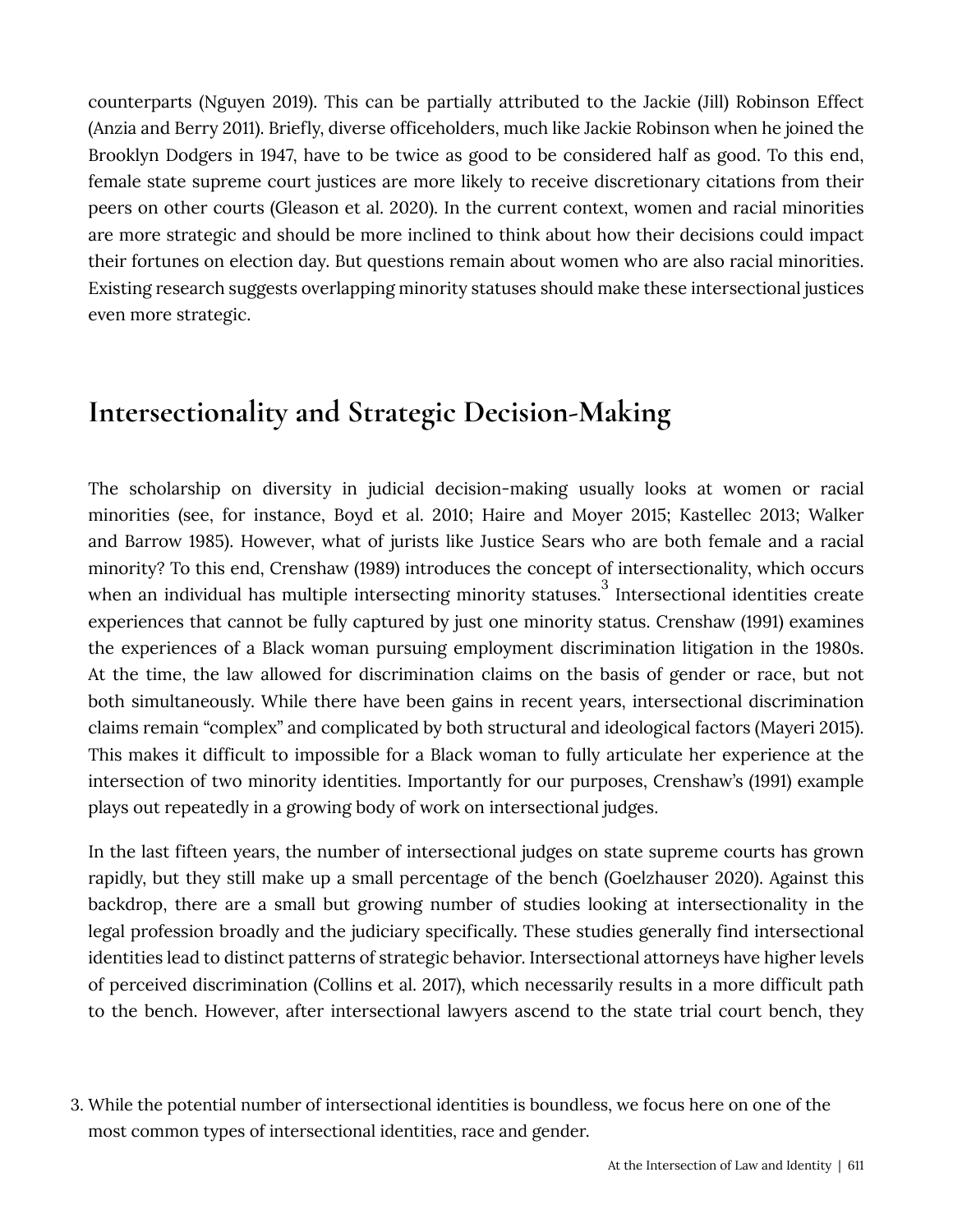are more ambitious than their counterparts (Jensen and Martinek 2009). Should this ambition lead them to the state supreme court, intersectional justices are more likely to support criminal defendants than their nonintersectional counterparts (Collins and Moyer 2008).

Other research indicates intersectional justices exhibit a distinct judicial style sooner than their unidimensional minority colleagues. Early studies of judicial diversity find women and racial minorities decided similarly to their White and female counterparts under most conditions (e.g., Songer et al. 1994; Songer and Crews-Meyer 2000; Walker and Barrow 1985). However, once women obtain a considerable number of seats on a given court, they exhibit a distinct decisionmaking style (e.g., Collins et al. 2010; Scheurer 2014). While intersectional justices are few in number (Golezhauser 2020; Szmer et al. 2015) note that intersectional justices take on a distinct decision-making style even when occupying a token number of seats on a court. This underscores that intersectional identities prompt a different strategic calculation than that employed by women or racial minorities. Thus, much as Crenshaw (1991) argues race or gender cannot fully capture the experiences of Black women filing suit, we contend existing accounts of strategic behavior by justices must likewise account for intersectional identities.

For over half a century, scholars have repeatedly found judicial behavior is partially based on a judge's experiences (see, for instance, Boyd et al. 2010; Glynn and Sen 2015; Pelatson 1971). Importantly, experiences are shaped by identities and their intersection (Crenshaw 1989, 1991; Haire and Moyer 2015; Norgren 2018). To this end, accounts of strategic behavior on state supreme courts must account for justice identities and their intersection. We explore this in the context of vote direction as elections approach. We expect to find that while women and minority justices will more strategically consider voter preferences in election years than their less diverse counterparts (e.g., Nguyen 2019), intersectional judges will be the most strategic and exhibit the most attention to voter preferences (Crenshaw 1989, 1991).

## Data and Methods

We evaluate our argument with a dataset of all nonunanimous criminal procedure cases from 1995 to 2005 for the states of Alaska, California, Georgia, Illinois, Louisiana, Maine, Michigan, Oregon, Pennsylvania, South Dakota, Vermont, and West Virginia (Windett and Hall 2013). These states are advantageous as they represent a cross-section of state supreme courts with respect to selection mechanism. Additionally, Fairbanks (2020) compiles demographic information on all justices who sat on these courts over the period of our study. This allows us to account for justice race, gender, and length of tenure. Using Kritzer's (2015) data on state supreme court elections, we note the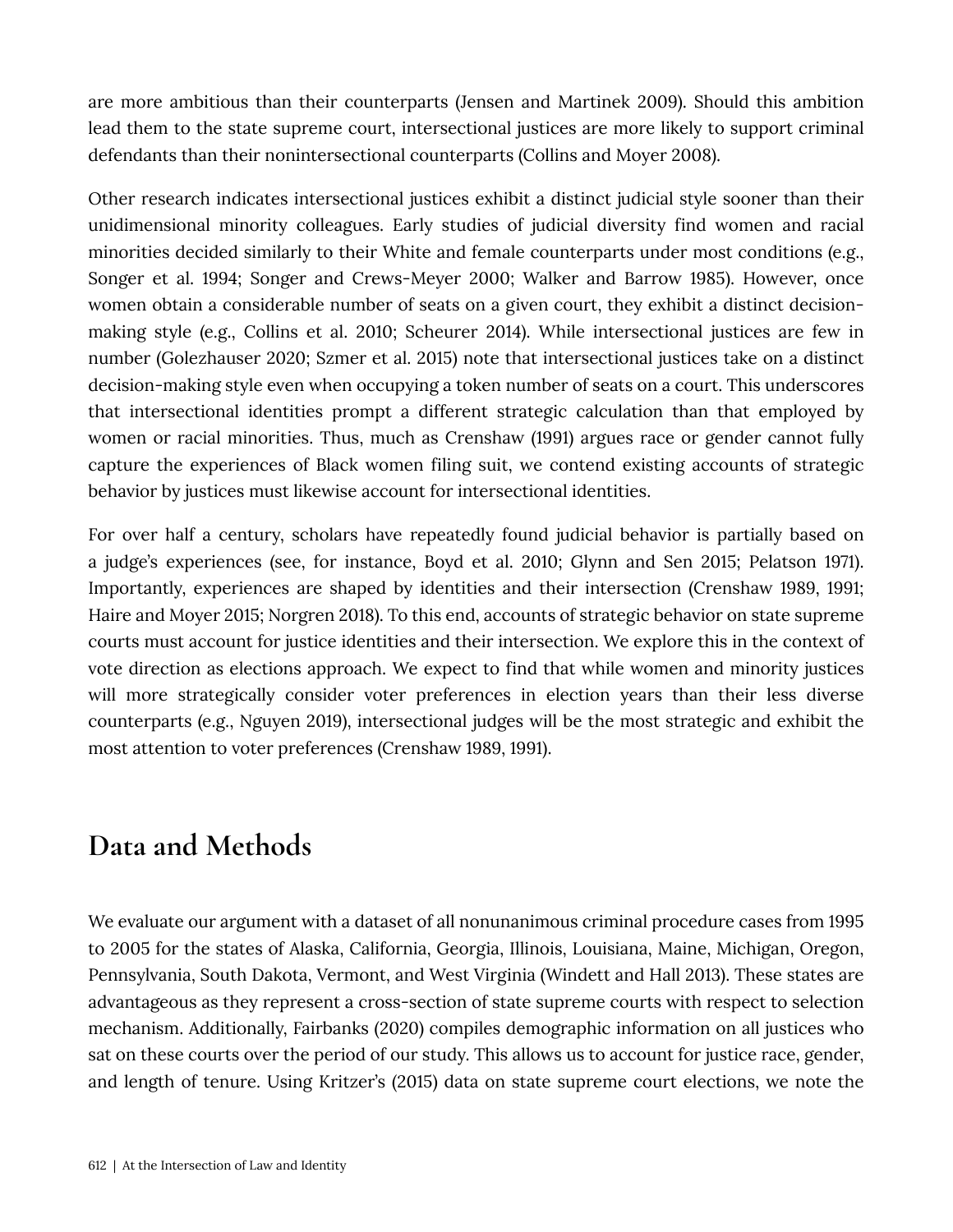years in which each jurist faces voters. We ultimately are able to analyze 4,518 justice votes across 776 cases.<sup>4</sup> We now turn to a more in-depth account of how we construct our data.

Hall (1992) finds justices usually vote to uphold death sentences in election years. Thus we use the direction of the justice vote to serve as our dependent variable. This means we need to know whether a justice's vote in a given case is liberal or conservative. Unfortunately, Windett and Hall (2013) do not include a measure of ideological direction in their dataset of state supreme court decisions. However, we are able to create one by utilizing a unique feature of criminal procedure cases; the accused is always liberal and the state actor is always conservative (Gleason and Provost 2016; Segal 1984). Accordingly, we write a text crawler to search the petitioner and respondent variables for words typically associated with the state or law enforcement. Sample words include *state*, *probation*, *sheriff*, and *warden*. Using this technique, we are able to determine which of the two parties represents the state and is therefore the conservative party.<sup>5</sup> We then use the disposition, or summary, variable to determine whether the Court ruled for the petitioner or the respondent. If the justice supports the criminally accused, she has cast a liberal vote and therefore the dependent variable takes on a value of 1. Should she support the state, she has cast a conservative vote and the dependent variable is set to 0.

Our primary independent variables exist on the justice level. We employ two of Fairbanks's (2020) dichotomous identity markers. We set a gender variable to 1 if a justice is female, 0 otherwise. In a similar fashion, we set a race variable to 1 if a justice is Black; 0 otherwise. Since we posit that intersectional judges approach judging differently, we multiply our race and gender variables together. This takes on a value of 1 for Black female justices and 0 for all other justices. We also note if each vote is cast in a year in which the justice faces reelection. We do so via Kritzer's (2015) data on state supreme court elections. This variable is set to 1 if it is an election year for a given justice, 0 otherwise.<sup>6</sup>

We utilize Berry et al.'s (1998) ideology scores to note voter preferences. This measure, updated continuously since its initial release in the late 1990s (e.g., Berry et al. 2010), has two scores for state political preferences: one for citizens and another for state institutions. For each justice,

- 4. We exclude senior status justices and lower court judges sitting by designation.
- 5. In a small number of cases, neither of the party names is readily associated with the state. In these instances, we read the procedural history for the case for clues as to which party is the state. Additionally, in a small number of cases, particularly those that are cross appealed or those that have names such as *Ex parte Smith*, we are unable to determine which party is liberal or conservative. We exclude those cases from analysis.
- 6. Kritzer (2015) only includes data on states where justices are selected via (non)partisan or retention elections. For states in our data where justices are appointed, we utilize state court websites to determine when each justice was next due to face the state senate for reappointment.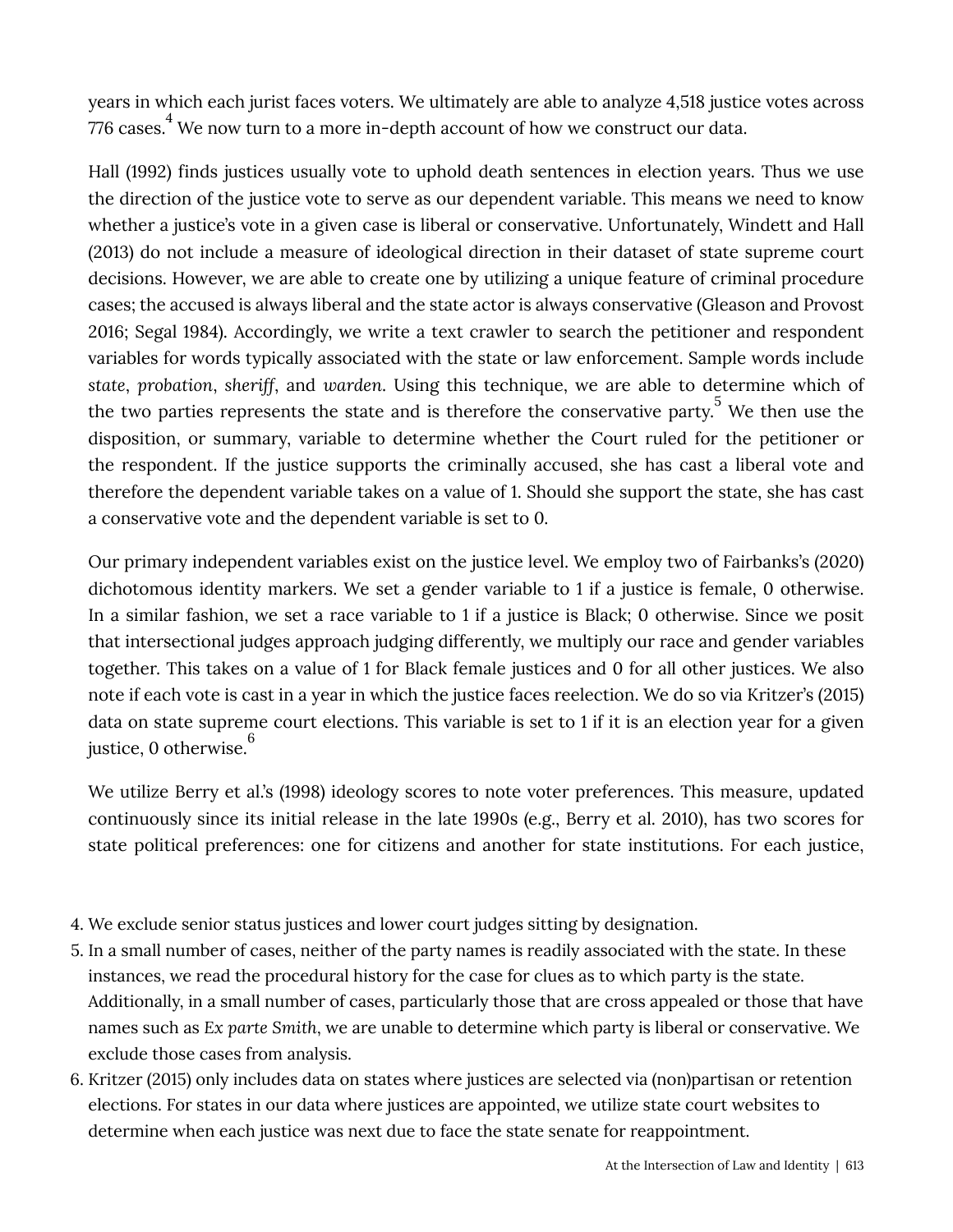we use the score that corresponds to the voters that will decide continued tenure in office. For justices reelected by (non)partisan or retention elections, we utilize the citizen score. For justices retained by the state senate, we employ the state institutions score. The scores range from 0 to 100 with higher values being more liberal. Since we argue strategic behavior is the product of the interplay between identity, election proximity, and voter preferences, we interact with all three variables. That is to say, we multiply our three primary independent variables together. Since we are interested in three separate identities, Black justices, female justices, and Black female justices, we create three interaction terms. The first is (Black justice X election year X voter ideology). The second is (Female justice X election year X voter ideology). The final one is (Black female justice X election year X voter ideology). These are our primary independent variables.

We also include a number of control variables suggested by the prior literature. Since different selection mechanisms tend to attract different kinds of jurists (e.g., Brace and Boyea 2008; Bratton and Spill 2002; Goelzhauser 2020; Hurwitz and Lanier 2003) and can even change a justice's strategic calculation as she heads into reelection (Curry and Romano 2018), we include two variables. The first is set to 1 for justices who are retained via (non)partisan elections and 0 for all others. The second variable denotes justices retained via retention elections. This is set to 1 for justices in Missouri Plan states; 0 for all others. $^7$  Since justices who are in their terminal term because of age restrictions are less likely to consider voter preferences (Hall 2014), we include a dichotomous marker set to 1 if the justice is ineligible to run for another term because of age (Fairbanks 2020).

A justice sitting on a less professionalized court, which is to say one with a heavy docket, less support, more mandatory cases, or less pay, may be inclined to deal with cases in the most routine manner. Accordingly, we include a measure of court professionalism (Squire 2008). Since a longer tenure likely results in more efficient writing, we include a measure of the total number of years a justice is on the bench (e.g., Savchak and Bowie 2016). Finally, ideology is one of the most powerful predictors of judicial decision-making (e.g., Brace et al. 2000; Segal and Spaeth 2002). As such, we include a measure of judicial ideology (Bonica and Woodruff 2015).

Since our dependent variable is binary, we employ a logit model. Moreover, since it is possible that

- 7. We also run a control mode where we remove the competitive election variable and replace it with an appointment variable. This does not change our results.
- 8. There are several measures of state supreme court justice ideology (e.g., Windett et al. 2015; Bonica and Woodruff 2015; Brace, Langer, and Hall 2000). We utilize the cfScore measure developed by Bonica and Woodruff (2015). We also run an alternative specification where we utilize the ideology scores developed by Windett et al. (2015). No matter which approach we use, our results are substantively the same.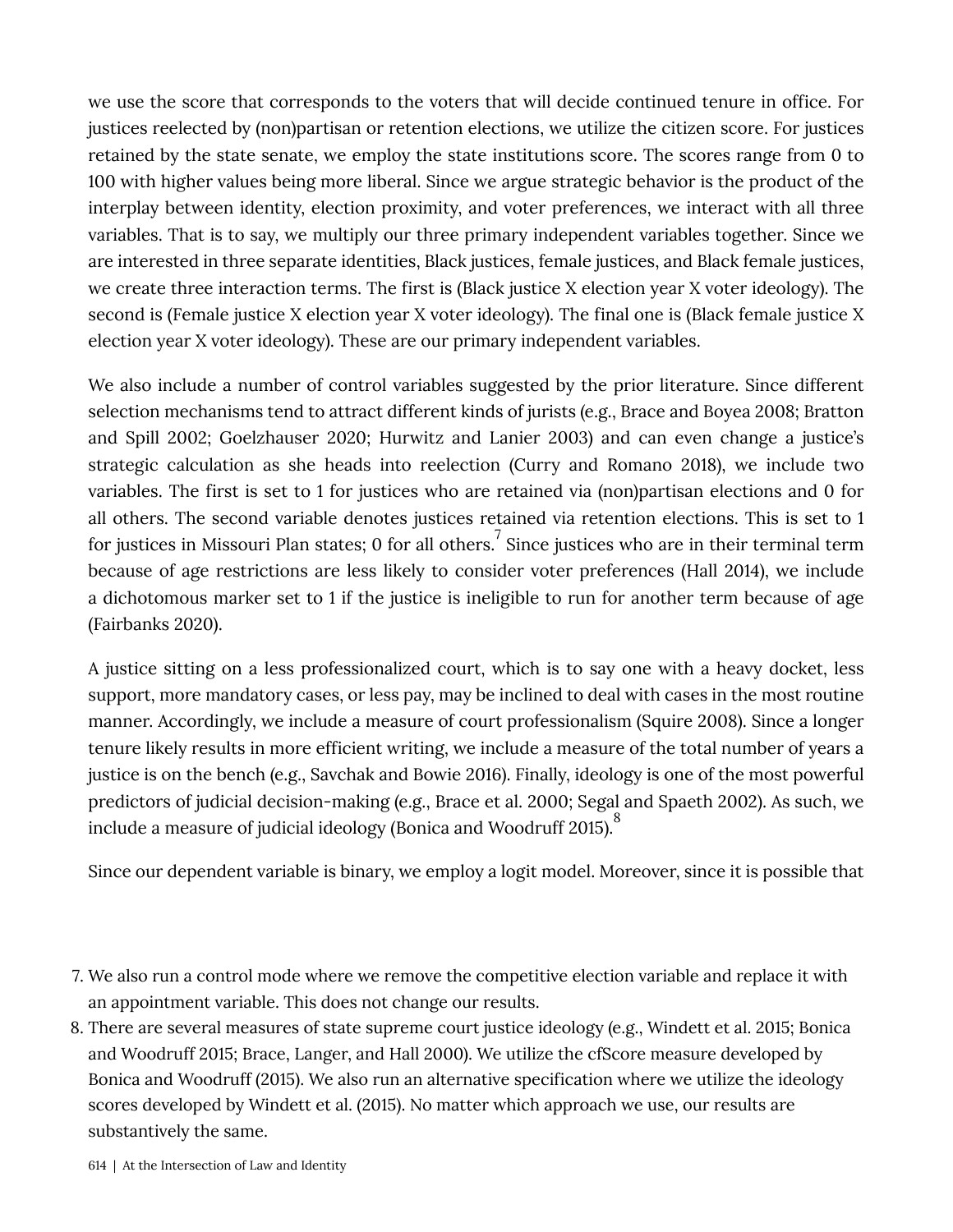idiosyncratic characteristics of each court may shape the decision-making process (e.g., Kritzer 2015), we cluster our standard errors on the state. We now turn to our results.

# **Results**

We find some limited evidence that Black justices are more strategic in election years. We find no evidence female justices engage in this calculus. However, we find strong evidence that intersectional justices strategically consider voter preferences as elections approach. Our results underscore that while identity is a powerful predictor of behavior on state supreme courts, not all identities operate in the same way. Indeed, intersectional identities shape judicial decision-making differently than a given identity in isolation. We now turn to a detailed discussion of our results.

Our results are presented in table 1. An initial glance at the results indicates that Black justices are more likely to vote liberally. Female justices are less likely to vote liberally. Black female justices, for their part, are more likely to vote liberally. It also appears that voter preferences and election-year decisions do not have an impact on the probability of a liberal vote. However, it is important to remember that we argue that identity, voter preferences, and election proximity *operate in tandem*. That is to say, we cannot evaluate our expectations without considering all three independent variables *at the same time*. For this we must look to our interaction terms.

Typically, we assess a hypothesis by "star gazing" at the table and looking for stars next to our variable of interest. If we do that for the interaction terms, we might conclude Black justices and Black female justices are more mindful of voter preferences in election years, but female justices overall are not. This approach to quickly assessing statistical significance does not work for interaction terms because interaction terms have to consider all possible combinations of all the variables included in the interaction. Fortunately, interaction terms can be easily assessed via a graphical plot (Brambor et al. 2006).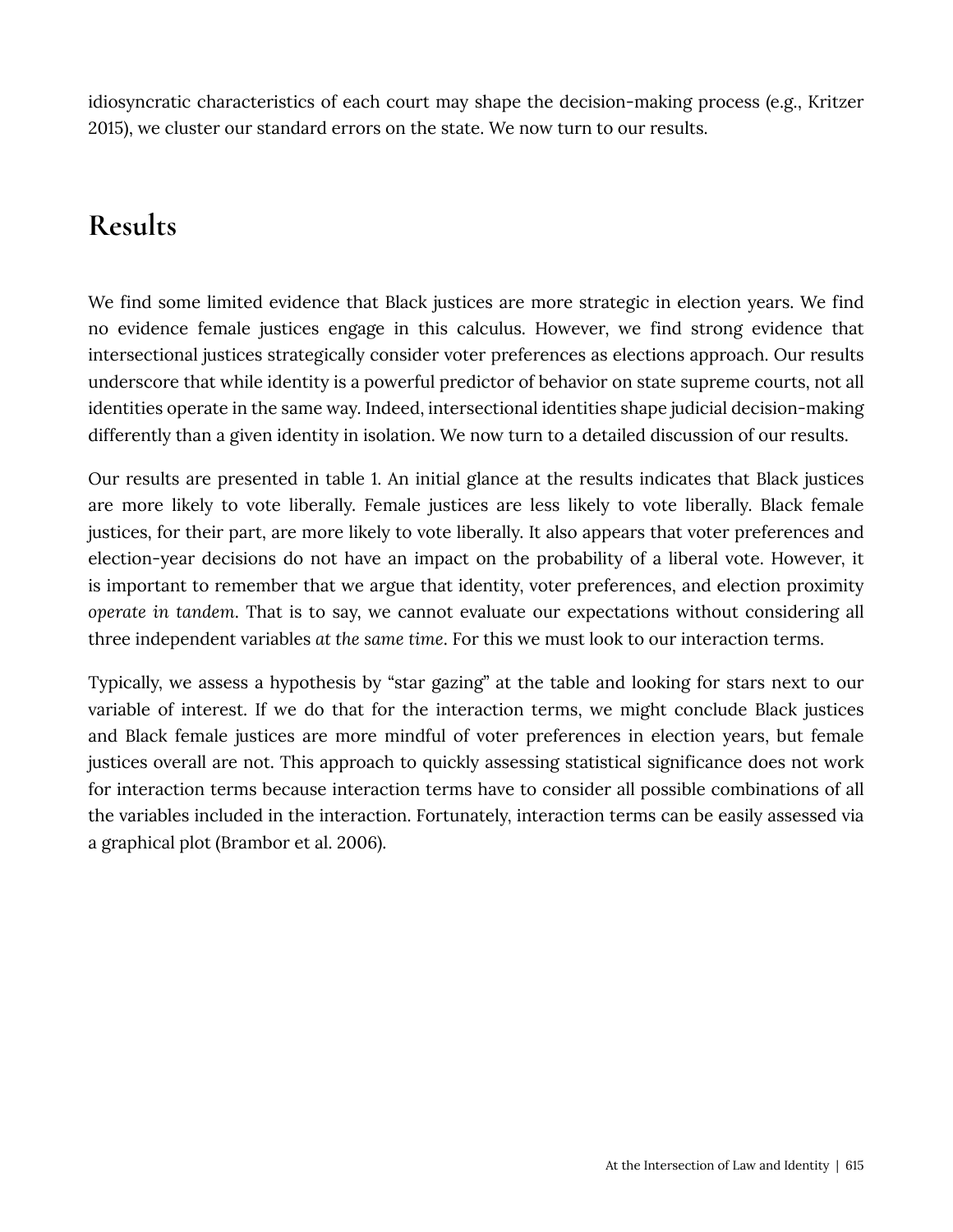| Variable                                              | Coefficient | <b>Std Error</b> |         |
|-------------------------------------------------------|-------------|------------------|---------|
| <b>Black</b> justice                                  | 4.086       | (1.186)          | ***     |
| Female justice                                        | $-0.902$    | (0.529)          | $\star$ |
| <b>Black female justice</b>                           | 3.336       | (1.77)           | $\star$ |
| Voter ideology                                        | $-0.001$    | (0.008)          |         |
| Election year                                         | 0.014       | (0.533)          |         |
| Black justice X voter ideology                        | $-0.072$    | (0.021)          | $***$   |
| Female justice X voter ideology                       | 0.020       | (0.012)          | $\star$ |
| Black female justice X voter ideology                 | $-0.072$    | (0.034)          | $***$   |
| Black justice X election year                         | $-1.834$    | (0.561)          | ***     |
| Female justice X election year                        | 1.199       | (0.743)          |         |
| Black female justice X election year                  | $-7.812$    | (0.864)          | $***$   |
| Black justice X voter ideology X election year        | 0.033       | (0.013)          | $**$    |
| Female justice X voter ideology X election year       | $-0.020$    | (0.018)          |         |
| Black female justice X voter ideology X election year | 0.182       | (0.016)          | $***$   |
| Retain by contested election                          | $-0.913$    | (0.419)          | $***$   |
| Retain by retention election                          | $-0.396$    | (0.439)          |         |
| Mandatory retirement                                  | $-0.070$    | (0.285)          |         |
| Court professionalism                                 | 0.130       | (0.407)          |         |
| Tenure                                                | $-0.005$    | (0.018)          |         |
| Justice ideology                                      | 0.071       | (0.172)          |         |
| Constant                                              | 0.613       | (0.569)          |         |
| $\mathbf N$                                           | 4518        |                  |         |
| Area under ROC                                        | 0.611       |                  |         |

Table 1: Predictors of justice liberal vote in non-unanimous criminal procedure cases

*Standard errors clustered on state*

 $*** = 0.01$ 

 $** = 0.05$ 

 $* = 0.10$ 

We create three separate three-way interaction plots, one for each of the interaction terms. In each, the first panel displays the interaction in nonelection years, the second panel displays election years. The y-axis displays voter preferences, with higher scores representing more liberal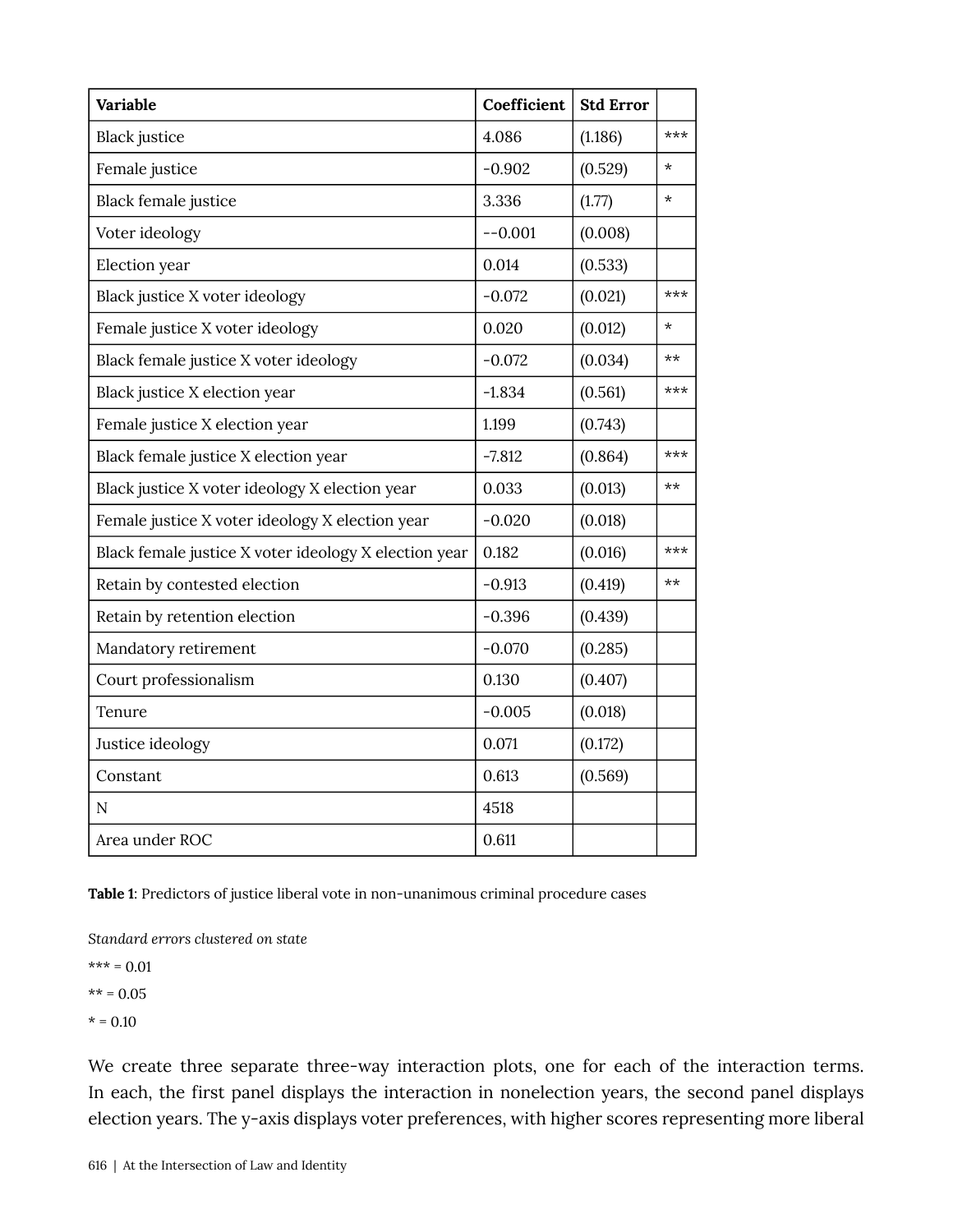electorates. The x-axis shows the impact of justice identity on the probability of casting a liberal vote. That is to say, higher values reflect a probability that the justice's identity will shape the propensity to vote liberally. The solid sloped line represents the effect of the justice race on the probability of casting a liberal vote *at that particular value of voter preferences*. A positive slope means that as the liberalism of the voters goes up, the more likely justice identity is to shape the decision to vote liberally. A negative slope means that as voter liberalism goes down, identity has less of an impact on the justice's decision to vote liberally. Importantly, at y = 0, there is a reference line. Should the dashed lines, which represent the 95 percent confidence intervals, include the reference line, the interaction is not significant at that particular value of voter ideology.

We now turn to interpreting the interaction figures. Figure 1 shows the interaction for Black justices. In the first panel, which represents nonelection years, we find as voters become more liberal, the justice race has a diminishing effect on predicting Black justice liberal votes. Importantly, once voter preferences pass approximately 50 (which is a pure moderate), voter preferences cease to predict Black justice liberal voting (as the dashed lines include the reference line). We note much the same in election years in the second panel. This suggests that in both nonelection and election years Black justices' liberal votes are shaped by voter preferences; but only when the voters are more conservative.



*Figure 1: Interaction between election year, justice race, and voter liberalism* 

In figure 2 we evaluate the interaction term for female justices. The layout and interpretation of the figure are the same as in figure 1. In both nonelection years and election years, we note the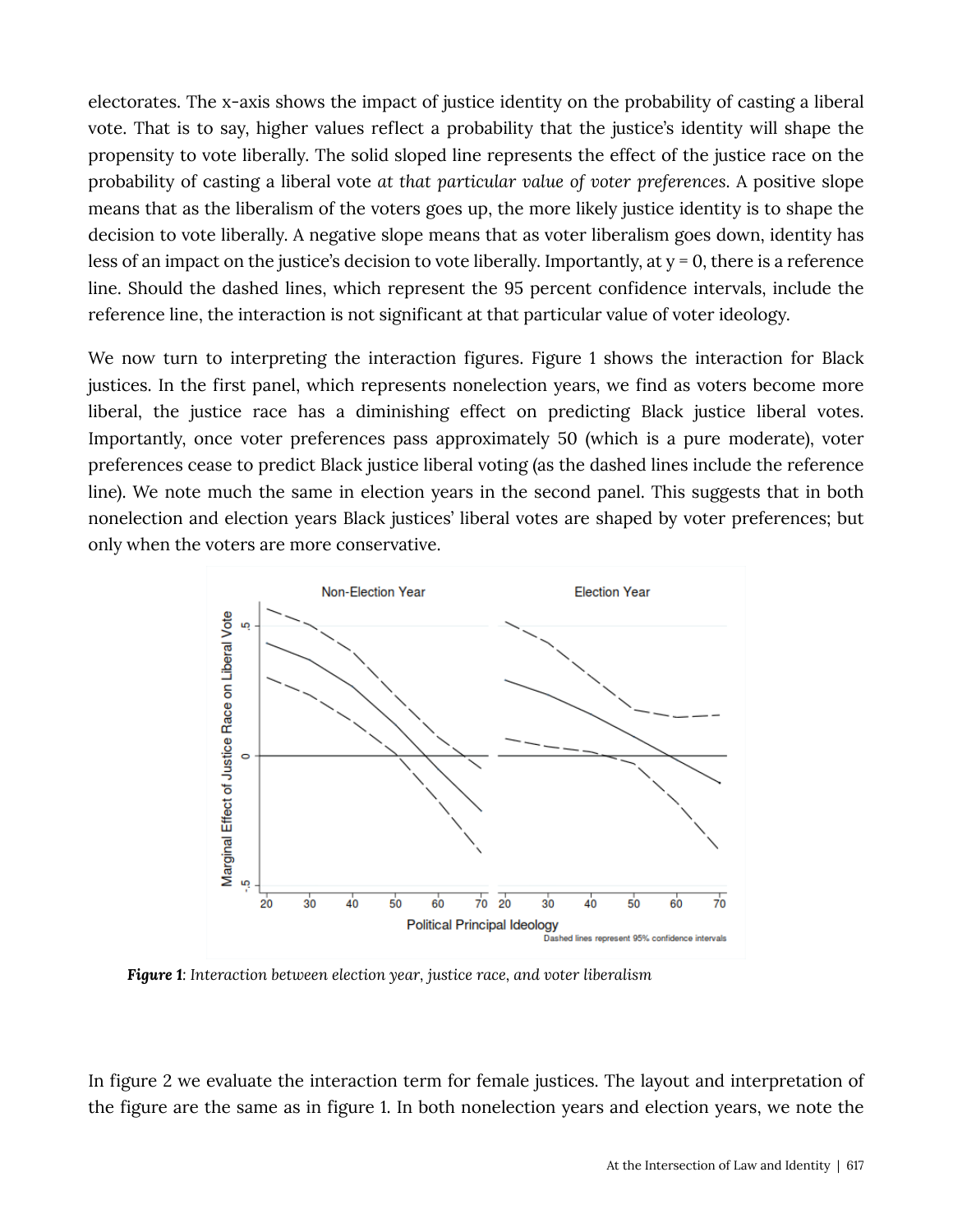dashed lines always include the reference line at  $y = 0$ . This indicates identity does not shape female justice votes at any level of voter liberalism.



*��������: Interaction between election year, justice gender, and voter liberalism*

Figure 3 displays the three-way interaction for intersectional justices. Looking first at nonelection years, we note Black women are shaped by voter preferences at the extremes. That is to say, Black women consider voter preferences when a state is quite conservative. As a state becomes more liberal, identity exerts less influence over Black female justices' votes in nonelection years. When a state is moderate there is no statistically significant effect. In election years, however, we find intersectional justices are highly strategic. When voters are conservative, Black women are less likely to vote liberally. As voters become more liberal, Black female justices become more likely to cast liberal votes. This demonstrates that intersectional justices are attentive to voter preferences in election years and provides support for our expectations that intersectional judges are more strategic than single-dimension minorities and all justices writ large. We also note one of our control variables reaches statistical significance. Justices retained by contested elections have a

9. In the election year panel, the reference line is excluded briefly from a voter liberalism score of approximately 35–45. However, given the effect line is largely flat, we feel confident in saying that voter preferences do not meaningfully shape female justice voting in election years.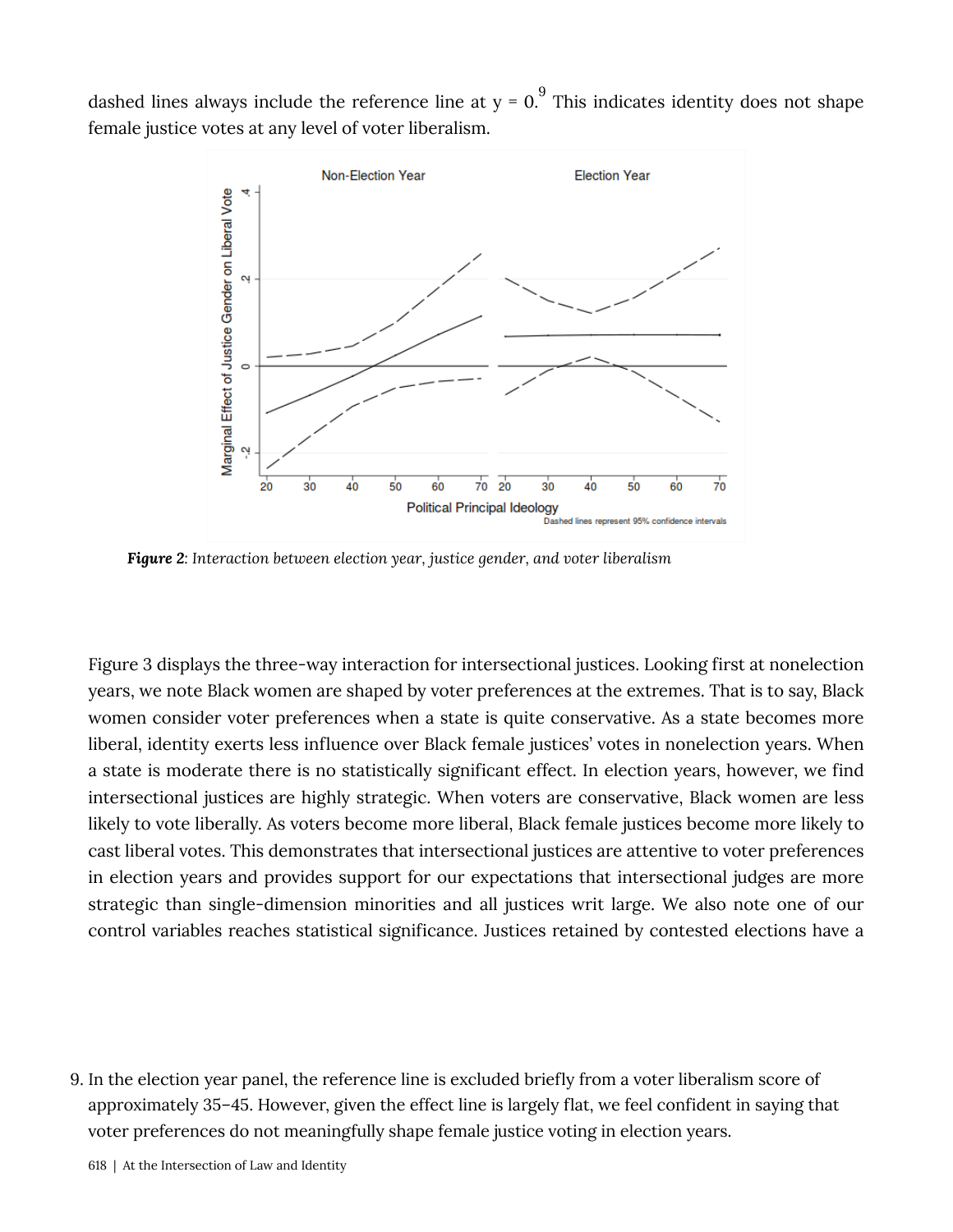predicted probability of casting a liberal vote of 0.22 lower than their peers retained by other means. 10



*��������: Interaction between election year, justice intersectionality, and voter liberalism*

#### Discussion and Future Directions

Judicial decision-making is a strategic enterprise in which justices weigh a number of competing factors (e.g., Baum 1994; Maltzman et al. 2002; Murphy 1964; Spriggs and Wahlbeck 2002). Of course, strategic considerations are shaped by the context at hand (e.g., Campbell and Wilcox 2020; Peltason 1971). At state supreme courts, these considerations include the justice's continued tenure on the court, particularly as election time approaches (Hall 1992; Curry and Romano 2018). While retaining office is a powerful motivator (e.g., Mayhew 1974), not all justices are equally strategic. We demonstrate that strategic behavior is tied to justice identity.

Importantly, we note that not all identities are equally associated with strategic consideration of voter preferences. The most strategic justices are intersectional. Whereas Black judges appear to be strategic only when a state is quite conservative and women do not appear to be strategic in election years, we note that Black women are highly strategic. When the electorate is conservative she is less likely to vote liberally. As the voters become more liberal, she becomes more likely to

10. Since logit coefficients are unintuitive, we transform the coefficient to a predicted probability here.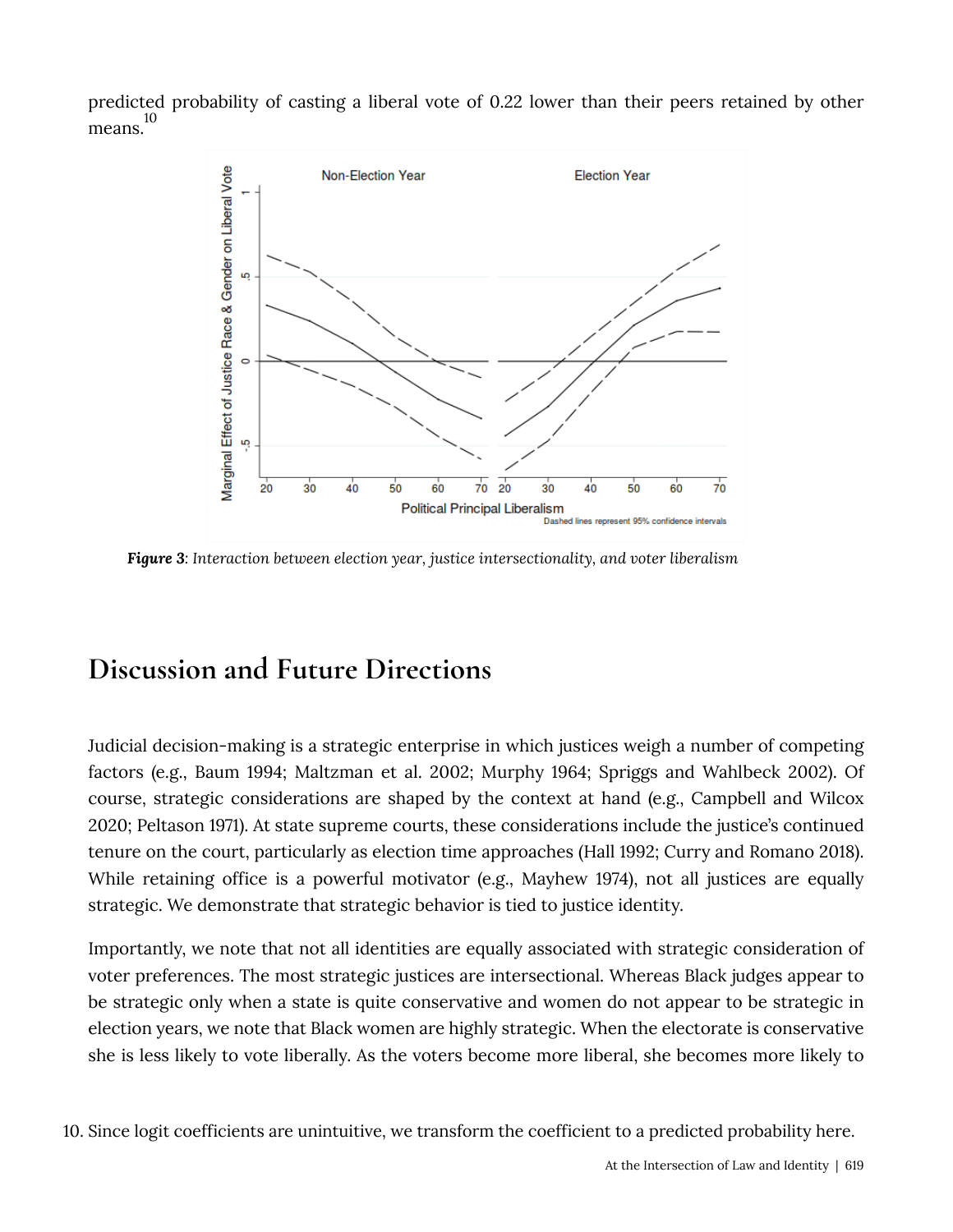vote liberally. This provides support for our expectations and underscores the importance of lived experiences; identities can often overlap and intersect in ways that create unique experiences and alter the strategic calculus (e.g., Crenshaw 1989, 1991). While our findings add to our overall knowledge of strategic behavior, they also pose a number of new questions brought on by both limits to our design and our results. In both instances, we encourage future scholars to more fully explore this topic.

Perhaps one of the primary limits to our study is the scope of our data. A future study, inclusive of the other 39 states and more recent terms, will allow scholars to produce a more nuanced understanding of how identity shapes judicial decision-making. This is particularly true as a number of scholars (Brace and Boyea 2008; Brace and Hall 1998; Curry and Romano 2018) stress that changing institutional context shapes the strategic considerations a justice enters into. In recent years elections have gotten more competitive (Hughes 2019, 2020; Kritzer 2015) and the ideological map has changed. To this end, we find Alaska in 2000 is the most conservative state (ideology score of 21.4). This is not surprising and is consistent with 2021 popular understandings of ideology. However, the most liberal state in our data is West Virginia in 1998 (ideology score of 70.7). This is surprising in the 2020s, an era where West Virginia is one of the most reliably "red" states. But in the late 1990s, it was still a Democratic stronghold. While we suspect the main patterns of our results would hold in the more contemporaneous and diverse landscape today, the contours of our results would change slightly.

Beyond the changing institutional and ideological map, one of the primary benefits to expanding the temporal scope of our data is the growing diversification of state supreme courts. While thirty-six Black women have served on state supreme courts from 1960 to 2016, twenty-two of them took the bench after 2005 (Goelzhauser 2020). Since our data stops in 2005, we are only able to analyze three intersectional justices. It is possible that our findings are the product of a Leah Ward Sears effect rather than an intersectionality effect. The addition of almost twenty additional intersectional justices would lend greater confidence to our findings and perhaps allow for further nuanced understanding of other overlapping identities.

Future studies should also look beyond criminal procedure cases. We adopt this restriction because Windett and Hall's (2013) data does not contain a direction variable. Given the rapid progress in state supreme court case-level data (e.g., Brace et al. 2000; Hall and Windett 2013), we are hopeful future scholars will expand analysis to other issue areas. This would be particularly valuable as the impact of identity on judicial decision-making is often issue area specific (e.g., Boyd et al. 2010; Songer et al. 1994). Relatedly, legal considerations often restrict the range of options available to justices in a given case (Epstein and George 1996). To this end, perhaps one of the largest limitations of our study is the omission of case-level legal factors from analysis, such as the presence of dissent on the intermediate court or whether the defendant alleges unconstitutionality (e.g., Segal 1984). We omit these factors from our model because our data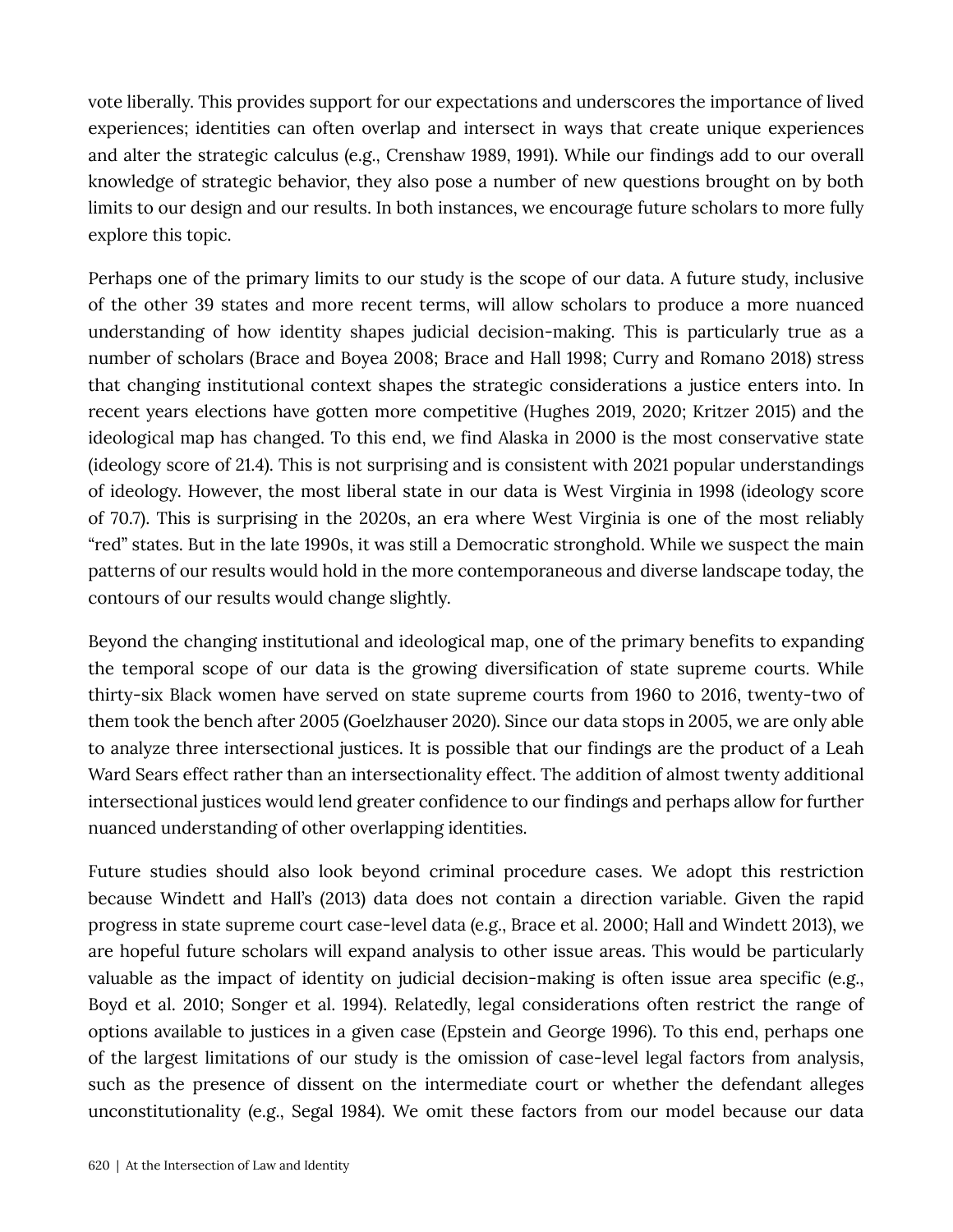source does not include them. We are hopeful that future work will be able to take this into account.

Future studies might also look beyond the justice vote. While the justice vote is central to the study of judicial behavior, it is hardly the only activity of interest. Justices ultimately justify their view in written opinions. Importantly, opinions can be written to avoid retribution during retention (Curry and Romano and 2018). Scholars already know intersectional justices are more likely to pen dissenting opinions than their nonintersectional peers (Szmer et al. 2015). Might, however, electoral proximity alter the extent to which justices dissent? Drawing on recent work analyzing the content of opinions (e.g., Corley 2008; Fix and Fairbanks 2020; Fix and Kassow 2020), we suspect justices may temper the language in their opinions as elections approach (e.g., Bryan and Ringsmuth 2016). Particularly as data on state supreme court decisions are becoming increasingly available, we encourage future scholars to more fully explore this topic.

Opinions are further complicated by the back-and-forth that occurs between coalition members (Maltzman et al. 2002). While dissents can be solo affairs, in closely split cases dissent authors often hope to seize the majority. A robust literature explores how justices accommodate or reject requests from their colleagues in crafting opinions. While the literature indicates women are more conciliatory and collaborative (Bear and Woolley 2011; Boyd 2016), there is evidence that intersectional jurists are more likely to break from the group and stand alone in dissent (Szmer et al. 2015). Given these dynamics, we encourage future scholars to more fully explore what we suspect is the highly nuanced relationship between identity and coalition formation.

Building upon expansive work on race and gender, we contribute to the small but growing scholarship on intersectional state supreme court justices. We find intersectional justices are strategic in ways different from Black justices and women justices. While previous work explores this in the context of deciding to dissent, we have explored it here in the context of strategic consideration of electoral factors when casting votes in criminal procedure cases. Our results indicate intersectional justices are highly strategic. While our study has limitations, we encourage future scholars to revisit our results with more expansive data. We also encourage future studies to explore the new questions posed by our results here.

## **References**

Anzia, Sarah F., and Christopher R. Berry. 2011. "The Jackie (and Jill) Robinson Effect: Why Do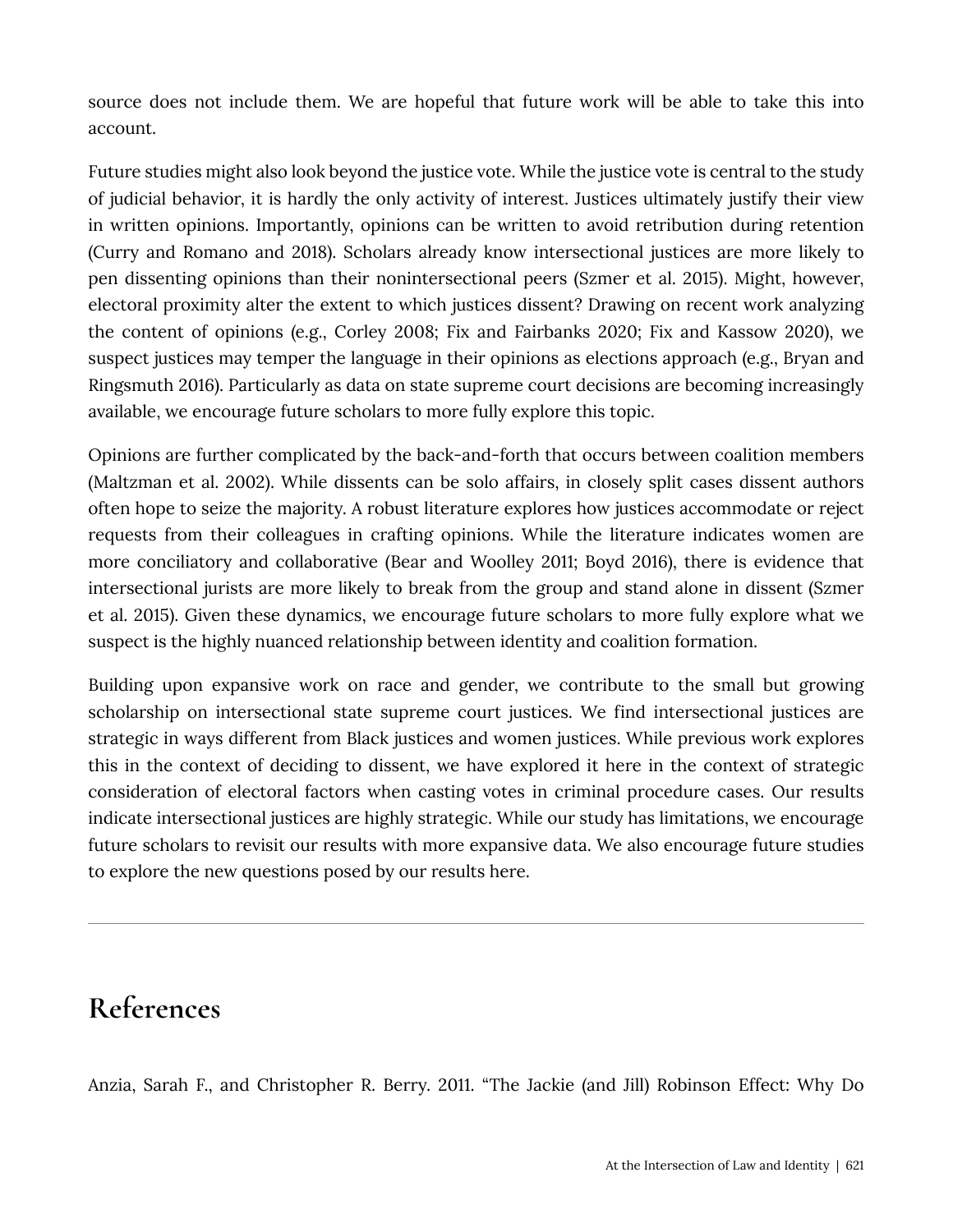Congresswomen Outperform Congressmen?" *American Journal of Political Science* 55 (3): 478–93.

- Arrington, Nancy B. 2018. "Gender and Judicial Replacement: The Case of US State Supreme Courts." *Journal of Law and Courts* 6 (1): 127–54.
- Badas, Alex. 2019. "The Applied Legitimacy Index: A New Approach to Measuring Judicial Legitimacy." *Social Science Quarterly*. 100 (5): 1848–61.
- Baum, Laurence. 1994. "What Judges Want: Judges' Goals and Judicial Behavior." *Political Science Quarterly* 47 (3): 749–68.
- Bear, Julia B., and Anita W. Woolley. 2011. "The Role of Gender in Team Collaboration and Performance." *Interdisciplinary Science Review* 36 (2): 146–53.
- Berry, William D., Evan J. Ringquist, Richard C. Fording, and Russell L. Hanson. 1998. "Measuring Citizen and Government Ideology in the American States, 1960–93." *American Journal of Political Science* 42 (1): 327–48.
- Berry, William D., Richard C. Fording, Evan J. Ringquist, Russell L. Hanson, and Carl E. Klarner. 2010. "Measuring Citizen and Government Ideology in the U.S. States: A Re-appraisal." *State Politics & Policy Quarterly* 10 (2): 117–35.
- Bonica, Adam, and Michael J. Woodruff. 2015. "A Common-Space Measure of State Supreme Court Ideology." *Journal of Law, Economics and Organization* 31(3): 472–98.
- Bonneau, Chris W., and Melinda Gann Hall. 2009. *In Defense of Judicial Elections*. New York: Routledge.
- Bonneau, Chris W., and Heather Rice. 2009. "Impartial Judges? Race, Institutional Context, and U.S. State Supreme Courts." *State Politics & Policy Quarterly* 9 (4): 381–403.
- Boyd, Christine. 2016. "Representation on the Courts? The Effects of Trial Judges' Sex and Race." *Political Research Quarterly* 69 (4): 788–99.
- Boyd, Christine L., Lee Epstein, and Andrew D. Martin. 2010. "Untangling the Causal Effects of Sex on Judging." *American Journal of Political Science* 54 (2): 389–411.
- Brace, Paul, and Brent D. Boyea. 2008. "State Public Opinion, the Death Penalty, and the Practice of Electing Judges." *American Journal of Political Science* 52 (2): 360–72.
- Brace, Paul, and Melinda Gann Hall. 1995. "Studying Courts Comparatively: The View from the American States." *Political Research Quarterly* 48 (1): 5–29.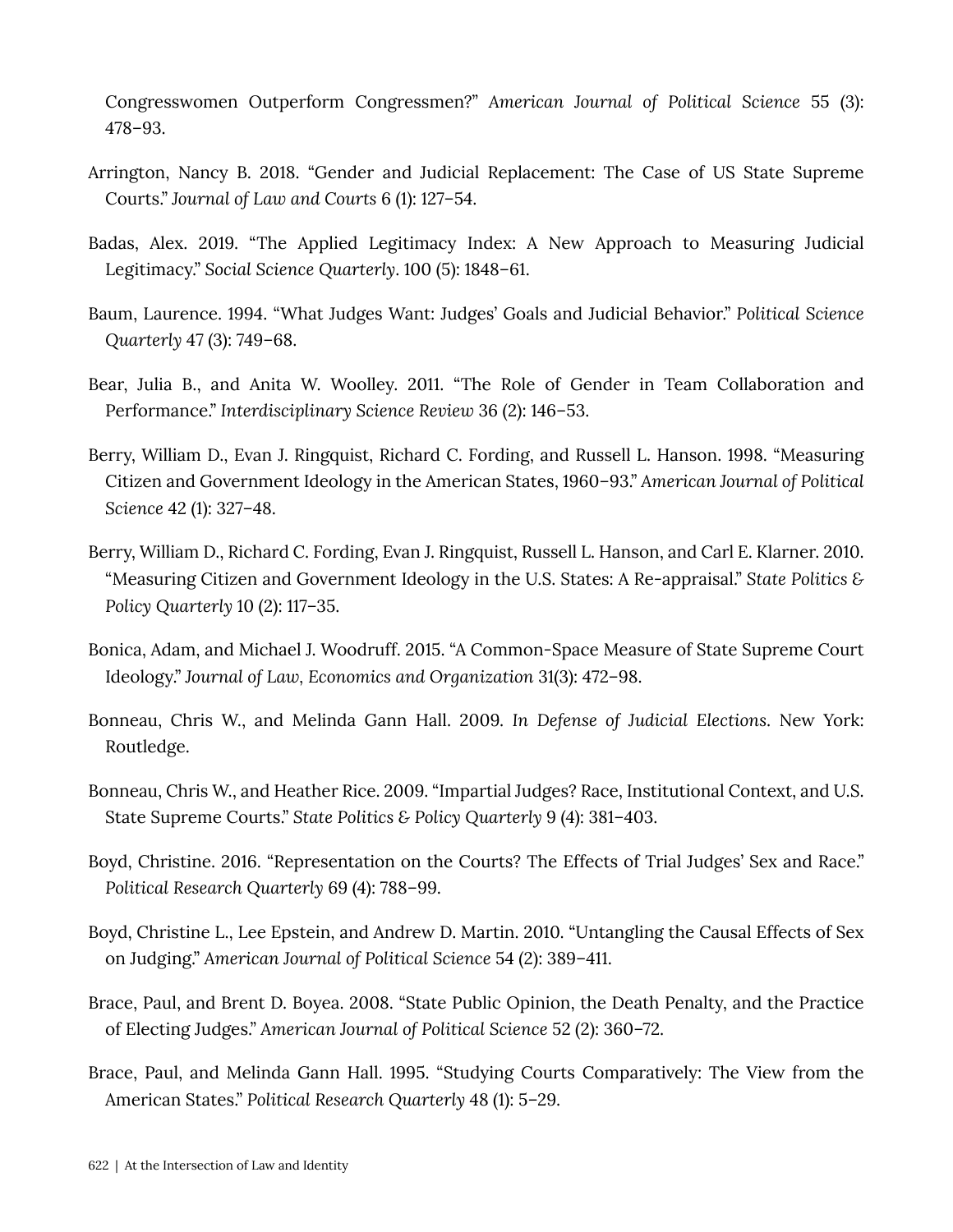- Brace, Paul, Laura Langer, and Melinda Gann Hall. 2000. "Measuring the Preferences of State Supreme Court Judges." *Journal of Politics* 62 (2): 387–413.
- Brambor, Thomas, William R. Clark, and Matthew Golder. 2006. "Understanding Interaction Models: Improving Empirical Analyses." *Political Analysis* 14 (1): 63–82.
- Bratton, Kathleen A., and Rorie L. Spill. 2002. "Existing Diversity and Judicial Selection: The Role of the Appointment Method in Establishing Gender Diversity in State Supreme Courts." *Social Science Quarterly* 83 (2): 504–18.
- Bryan, Amanda C., and Eve M. Ringsmuth. 2016. "Jeremiad or Weapon of Words?: The Power of Emotive Language in Supreme Court Dissents." *Journal of Law and Courts* 4 (1): 159–85.
- Bullock, Charles S., Susan A. MacManus, Karen Padgett Owen, Corttney C. Penberthy, Ralph O. Reid, and Brian McPhee. 2014. "'Your Honor' is a Female: A Multistage Electoral Analysis of Women's Successes at Securing State Trial Court Judgeships." *Social Science Quarterly* 95 (5): 1322–45.
- Campbell, Tom, and Nathaniel T. Wilcox. 2020. "Younger Federal District Court Judges Favor Presidential Power." *Journal of Law & Economics* 63 (1): 181–202.
- Casillas, Christopher J., Peter Enns, and Patrick C. Wohlfarth. 2011. "How Public Opinion Constrains the US Supreme Court." *American Journal of Political Science* 55 (1): 74–88.
- Christensen, Dino P., and David M. Glick. 2019. "Reassessing the Supreme Court: How Decisions and Negativity Bias Affect Legitimacy." *Political Research Quarterly* 72 (3): 637–52.
- Collins, Paul M. 2008. "The Consistency of Judicial Choice." *Journal of Politics* 70 (3): 861–73.
- Collins, Paul M., Kenneth Manning, and Robert Carp. 2010. "Gender, Critical Mass, and Judicial Decision Making." *Law & Policy* 32 (2): 260–81.
- Collins, Todd, Tao Dumas, and Laura Moyer. 2017. "Intersecting Disadvantages: Race, Gender, and Age Discrimination among Attorneys." *Social Science Quarterly* 98 (5): 1642–58.
- Collins, Todd, and Laura Moyer. 2008. "Gender, Race, and Intersectionality on the Federal Appellate Bench." *Political Research Quarterly* 61 (2): 219–27.
- Corley, Pamela C. 2008. "The Supreme Court and Opinion Content: The Influence of Parties' Briefs." *Political Research Quarterly* 61 (3): 468–78.
- Crenshaw, Kimberlé W. 1989. "Demarginalizing the Intersection of Race and Sex: A Black Feminist Critique of Antidiscrimination Doctrine." *University of Chicago Legal Forum*, 139–68.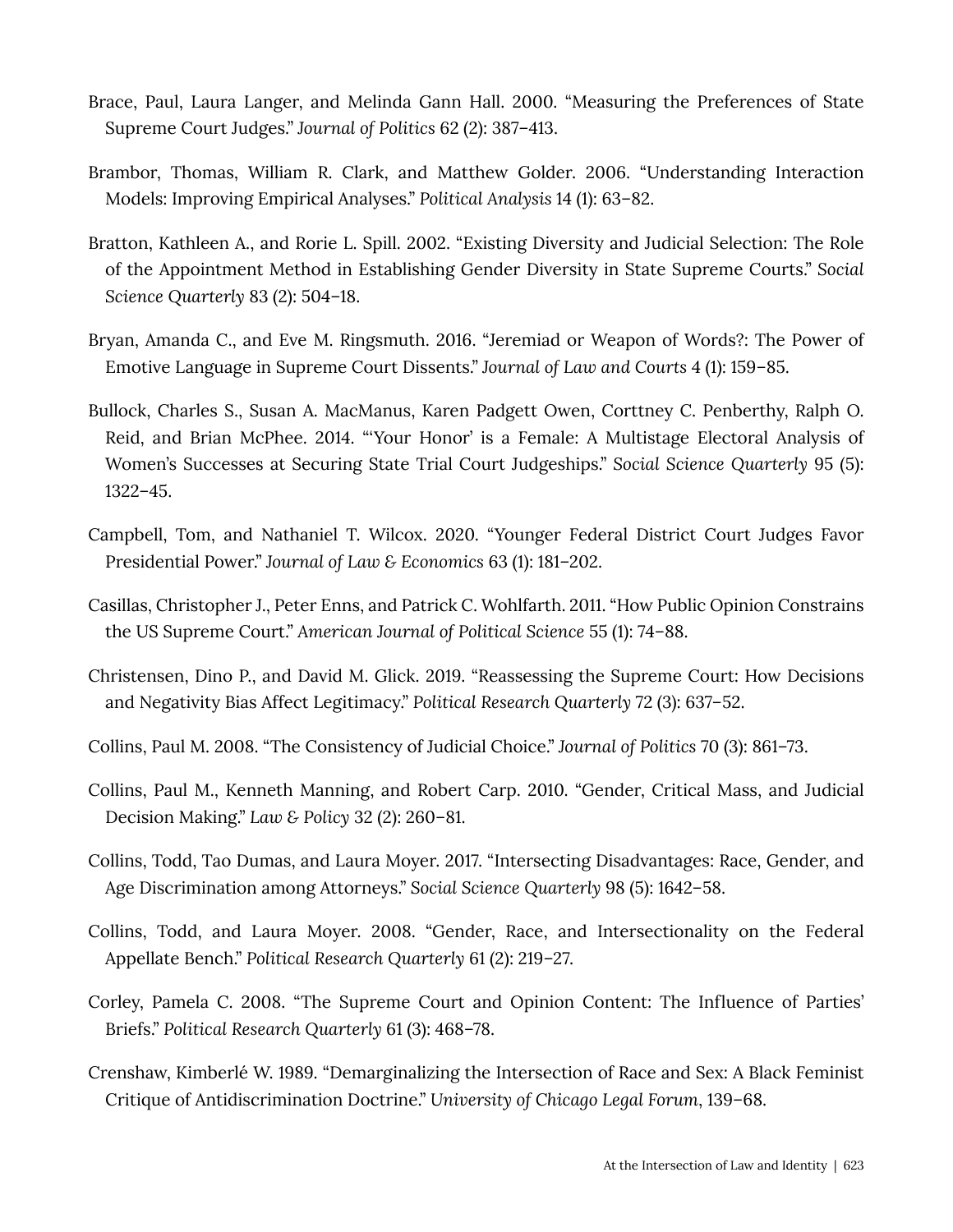———. 1991. "Mapping the Margins: Intersectionality, Identity Politics, and Violence Against Women of Color." *Stanford Law Review* 43 (1): 1241–99.

- Curry, Todd A., and Michael K. Romano. 2018. "Ideological Congruity on State Supreme Courts." *Justice System Journal* 39 (2): 139–54.
- Devins, Neal, and Nicole Mansker. 2010. "Public Opinion and State Supreme Courts." *University of Pennsylvania Journal of Constitutional Law* 13 (1): 455–510.
- Dolbear, Kenneth M., and Phillip E. Hammond. 1971. *The School Prayer Decisions: From Court Policy to Local Practice*. Chicago: University of Chicago Press.
- Dowe, Pearl K. 2020. "Resisting Marginalization: Black Women's Political Ambition and Agency." *Political Science & Politics* 53 (4): 1–5.
- Epstein, Lee, Jack Knight, and Andrew D. Martin. 2003. "The Norm of Prior Judicial Experience and Its Consequences for Career Diversity on the U.S. Supreme Court." *California Law Review* 91 (4): 903–66.
- Fairbanks, Bailey R. 2020. "How Do Judges Save Time? Citation Rates and Judicial Qualities in State Supreme Courts." Dissertation, Georgia State University.
- Fernandez, Kenneth E., and Jason A. Husser. 2020. "Public Attitudes toward State Courts." In *Open Judicial Politics: A Companion Reader*, edited by Rorie Solberg, Jennifer Segal Diascro, and Eric Waltenberg. Corvallis: Oregon State University Press.
- Fix, Michael P., and Bailey R. Fairbanks. 2020. "The Effect of Opinion Readability on the Impact of US Supreme Court Precedents in State High Courts." *Social Science Quarterly* 101 (2): 811–24.
- Fix, Michael P., and Benjamin J. Kassow. 2020. *US Supreme Court Doctrine in the State High Courts*. New York: Cambridge University Press.
- Fix, Michael P., Justin T. Kingsland, and Matthew D. Montgomery. 2017. "The Complexities of State Court Compliance with U.S. Supreme Court Precedent." *Justice System Journal* 38 (2): 149–63.
- Fox, Richard, and Jennifer Lawless. 2005. "To Run or Not to Run for Office: Explaining Nascent Political Ambition." *American Journal of Political Science* 49 (3): 642–59.
- George, Tracey, and Lee Epstein. 1996. "On the Nature of Supreme Court Decision Making." *American Political Science Review* 86 (2): 323–37.
- Gill, Rebecca D., and Kate Eugenis. 2019. "Do Voters Prefer Women Judges? Deconstructing the Competitive Advantage in State Supreme Court Elections." *State Politics & Policy Quarterly* 19 (4): 399–427.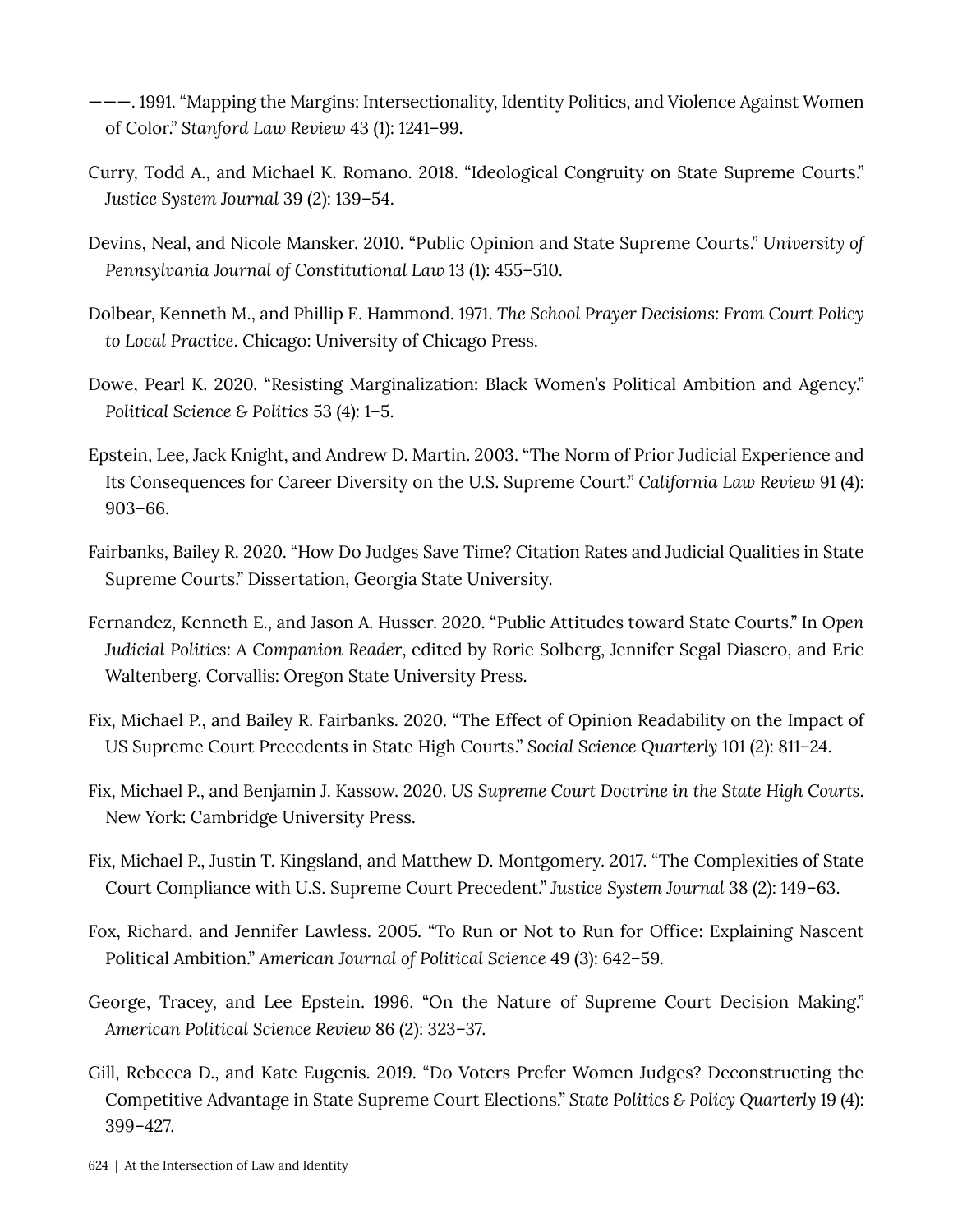- Gleason, Shane A., and Colin Provost. 2016. "Representing the States before the US Supreme Court: State Amicus Brief Participation, the Policy-Making Environment, and the Fourth Amendment." *Publius: The Journal of Federalism* 46 (2): 248–73.
- Gleason, Shane A., and Christopher T. Stout. 2014. "Whose Empowering Who: Exploring the Causal Relationship between Descriptive Representation and Black Empowerment." *Journal of Black Studies* 45 (7): 635–59.
- Gleason, Shane A., Scott A. Comparato, and Christine M. Bailey. 2020. "Walking on Broken Glass: Justice Gender in State Supreme Court Citations." In *Open Judicial Politics: A Companion Reader*, edited by Rorie Solberg, Jennifer Segal Diascro, and Eric Waltenberg. Corvallis: Oregon State University Press.
- Glynn, Adam, and Maya Sen. 2015. "Identifying Judicial Empathy: Does Having Daughters Cause Judges to Rule for Women's Issues?" *American Journal of Political Science* 59 (1): 37–54.
- Goelzhauser, Greg. 2018. "Classifying Judicial Selection Institutions." *State Politics & Policy Quarterly* 18 (2): 174–92.
- ———. 2020. "Intersectional Representation on State Supreme Courts." In *Open Judicial Politics: A Companion Reader*, edited by Rorie Solberg, Jennifer Segal Diascro, and Eric Waltenberg. Corvallis: Oregon State University Press.
- Haire, Susan B., and Laura Moyer. 2015. *Diversity Matters: Judicial Policy Making in the U.S. Courts of Appeals*. Charlottesville: University of Virginia Press.
- Haire, Susan B., Laura Moyer, and Shawn Treier. 2013. "Diversity, Deliberation, and Judicial Opinion Writing." *Journal of Law and Courts* 1 (2): 303–30.
- Hall, Matthew E. K. 2018. *What Justices Want: Goals and Personality on the U.S. Supreme Court*. New York: Cambridge University Press.
- Hall, Matthew E. K., and Jason H. Windett. 2013. "New Data on State Supreme Court Cases." *State Politics & Policy Quarterly* 13 (4): 427–45.
- Hall, Melinda Gann. 1992. "Electoral Politics and Strategic Voting in State Supreme Courts." *Journal of Politics* 54 (2): 427–46.
- ———. 2014. "Representation in State Supreme Courts: Evidence from the Terminal Term." *Political Research Quarterly* 67 (2): 335–46.
- Hall, Matthew E. K. 2018. *What Justices Want: Goals and Personality on the U.S. Supreme Court*. New York: Cambridge University Press.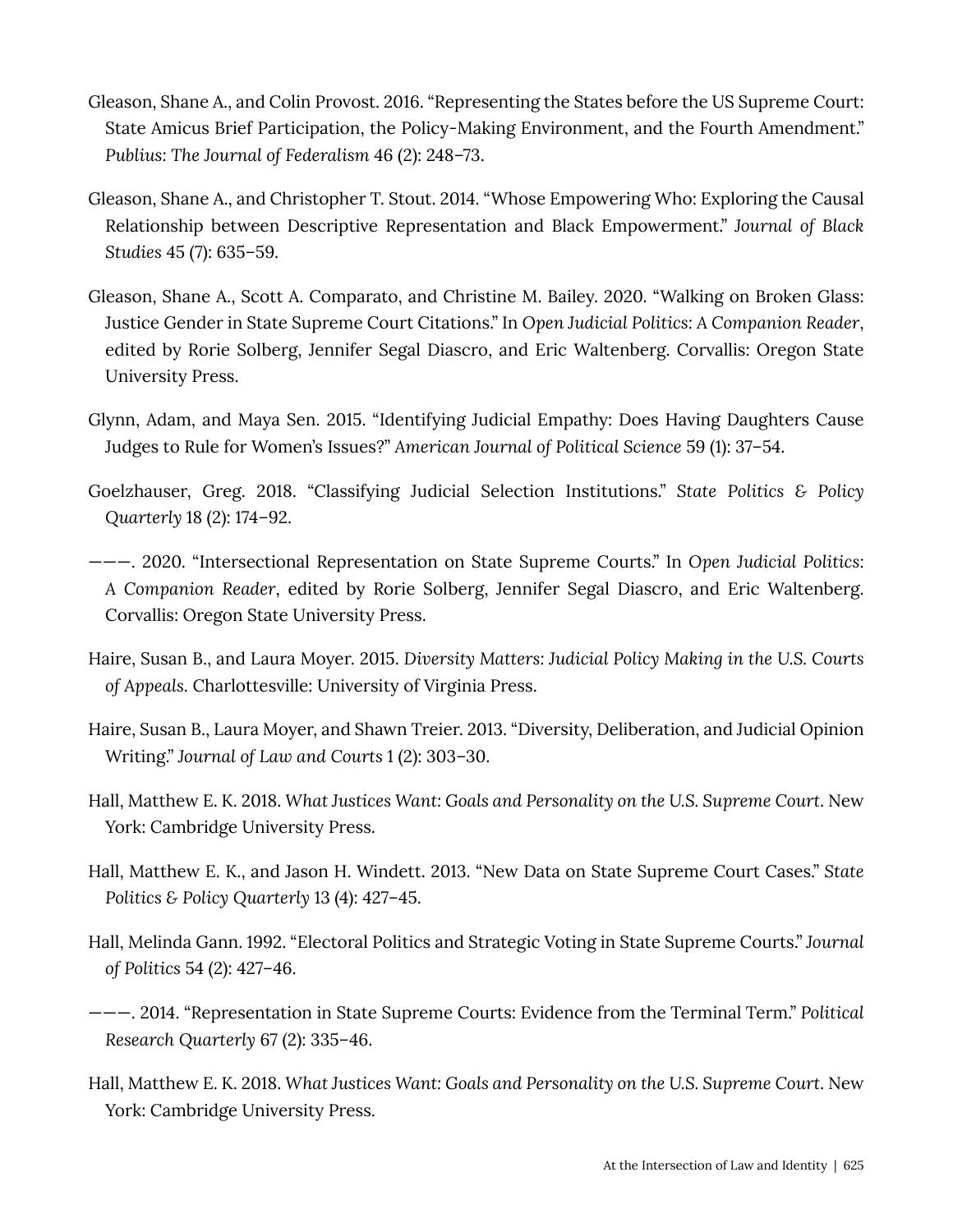- Hughes, David. 2019. "New-Style Campaigns in State Supreme Court Retention Elections." *State Politics & Policy Quarterly* 19 (2): 127–54.
- ———. 2020. "Does Local Journalism Stimulate Voter Participation in State Supreme Court Elections?" *Journal of Law and Courts* 8 (1): 95–126.
- Hurwitz, Mark., and D. Lanier. 2003. "Explaining Judicial Diversity: The Differential Ability of Women and Minorities to Attain Seats on States Supreme and Appellate Courts." *State Politics & Policy Quarterly* 3 (4): 329–52.
- Jensen, Jennifer J., and Wendy L. Martinek. 2009. "The Effects of Race and Gender on the Judicial Ambitions of State Trial Court Judges." *Political Research Quarterly* 62 (2): 379–92.
- Johnson, Charles, and Bradley Canon. 1984. *Judicial Policies: Implementation and Impact*. Washington, DC: Congressional Quarterly Press.
- Kastellec, Jonathan. 2013. "Racial Diversity and Judicial Influence on Appellate Courts." *American Journal of Political Science* 57 (1): 167–83.
- Kritzer, Herbert M. 2015. *Justices on the Ballot: Continuity and Change in State Supreme Court Elections*. New York: Cambridge University Press.
- Lazarus, Jeffrey, and Amy Steigerwalt, 2018. *Gendered Vulnerability: How Women Work Harder to Stay in Office*. Ann Arbor: University of Michigan Press.
- Maltzman, Forrest, James F. Spriggs, and Paul J. Wahlbeck. 2000. *Crafting Law on the Supreme Court: The Collegial Game*. New York: Cambridge University Press.
- Mayeri, Serena. 2015. "Intersectionality and Title VII: A Brief (Pre-)history." *Boston University Law Review* 95:712–31.
- Mayhew, David. R. 1974. *Congress: The Electoral Connection*. New Haven, CT: Yale University Press.
- Milyo, Jeffrey, and Samantha Schosberg. 2000. "Gender Bias and Selection Bias in House Elections." *Public Choic*e 105:41–59.
- Murphy, Walter F. 1964. *Elements of Judicial Strategy*. Chicago: University of Chicago Press.
- Nguyen, Tony. 2019. "Why Women Win: Gender and Success in State Supreme Court Elections." *American Politics Research* 47 (3): 582–600.
- Niven, David, Alexis Straka, and Anwar Mhajne. 2019. "Who Reveals, Who Conceals? Candidate Gender and Policy Transparency." *Political Research Quarterly* 73 (2): 396–408.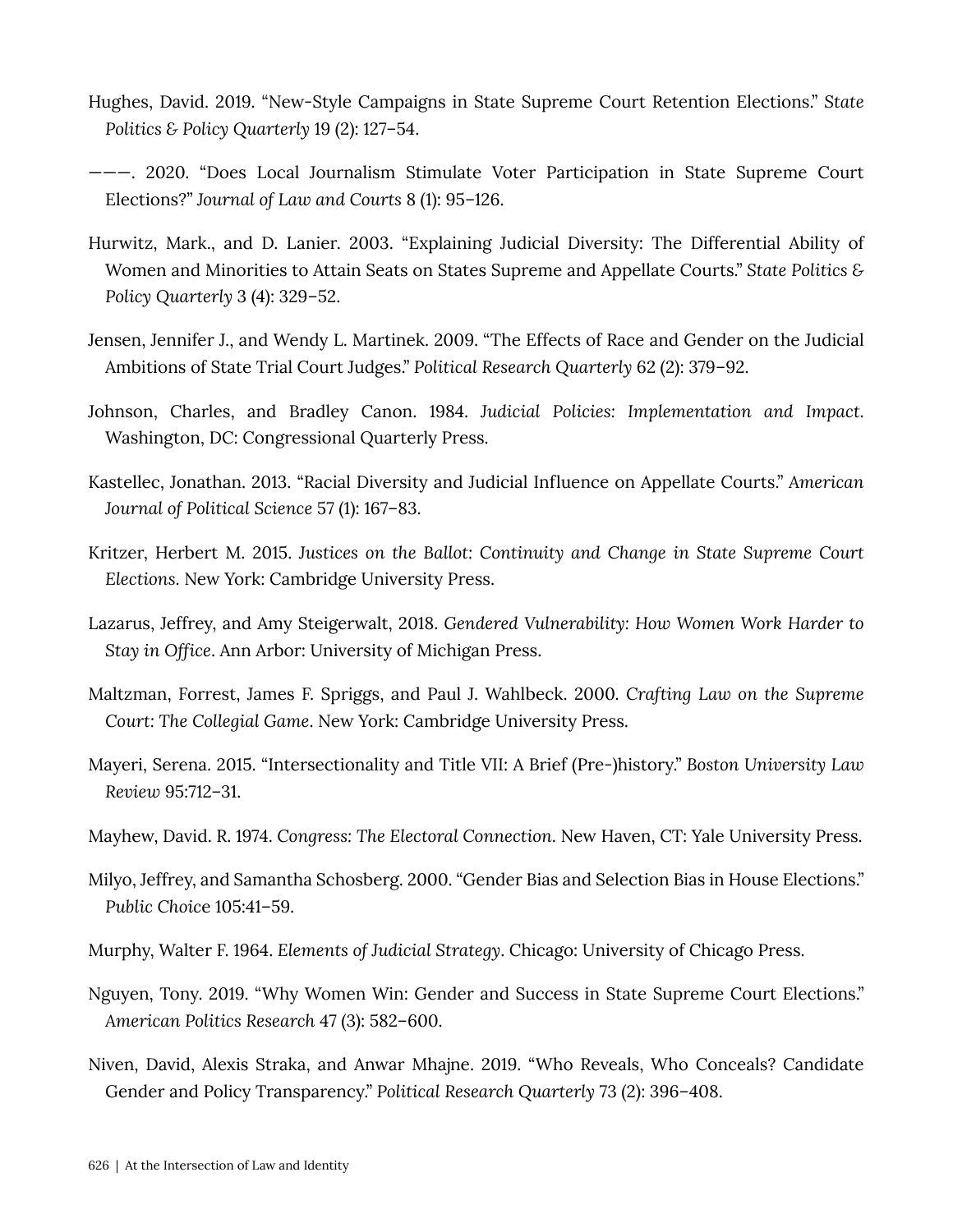- Norgren, Jill. 2018. *Stories from Trailblazing Women Lawyers: Lives in the Law*. New York: New York University Press.
- Pearson, Kathryn, and Eric McGhee. 2013. "What It Takes to Win: Questioning 'Gender Neutral' Outcomes in U.S. House Elections." *Politics & Gender* 9 (4): 439–62.
- Peltason, Jack. 1971. *Fifty-Eight Lonely Men: Southern Federal Judges and School Desegregation*. Chicago: University of Illinois Press.
- Savchak, Elisha Carol, and Jennifer Barnes Bowie. 2016. "A Bottom-Up Account of State Supreme Court Opinion Writing." *Justice System Journal* 37 (2): 94–114.
- Scheurer, Katherine Felix. 2014. "Gender and Voting Decisions in the US Court of Appeals: Testing Critical Mass Theory." *Journal of Women, Politics & Policy* 35 (1): 31–54.
- Segal, Jeffrey. 1984. "Predicting Supreme Court Cases Probabilistically: The Search and Seizure Cases, 1962–1981." *American Political Science Review*. 78 (4): 891–900.
- Segal, Jeffrey, and Harold Spaeth. 2002. *The Supreme Court and the Attitudinal Model Revisited*. New York: Cambridge University Press.
- Sen, Maya. 2015. "Is Justice Really Blind? Race and Reversal in US Courts." *Journal of Legal Studies* 44 (1): 187–229.
- Songer, Donald, and Kelley Crews-Meyer. 2000. "Does Judge Gender Matter? Decision Making in State Supreme Courts." *Social Science Quarterly* 81 (3): 750–63.
- Songer, Donald, Sue Davis, and Susan Haire. 1994. "A Reappraisal of Diversification in the Federal Courts: Gender Effects in the Courts of Appeals." *Journal of Politics* 56 (2): 425–39.
- Squire, Peverill. 2008. "Measuring the Professionalism of U.S. State Courts of Last Resort." *State Politics & Policy Quarterly* 8 (2): 223–38.
- Szmer, John, Robert K. Christensen, and Erin B. Kaheny. 2015. "Gender, Race, and Dissensus on State Supreme Courts." *Social Science Quarterly* 96 (2): 553–75.
- Wahlbeck, Paul, James F. Spriggs, and Lee Sigelman. 2002. "Ghostwriters on the Court? A Stylistic Analysis of US Supreme Court Opinion Drafts." *American Politics Research* 30 (2): 166–92.
- Walker, Thomas G., and Deborah J. Barrow. 1985. "The Diversification of the Federal Bench: Policy and Process Ramifications." *Journal of Politics* 47 (2): 596–617.
- Windett, Jason, Jeffrey Harden, and Matthew E. K. Hall. 2015. "Estimating Dynamic Ideal Points for State Supreme Courts." *Political Analysis* 23 (3): 461–69.